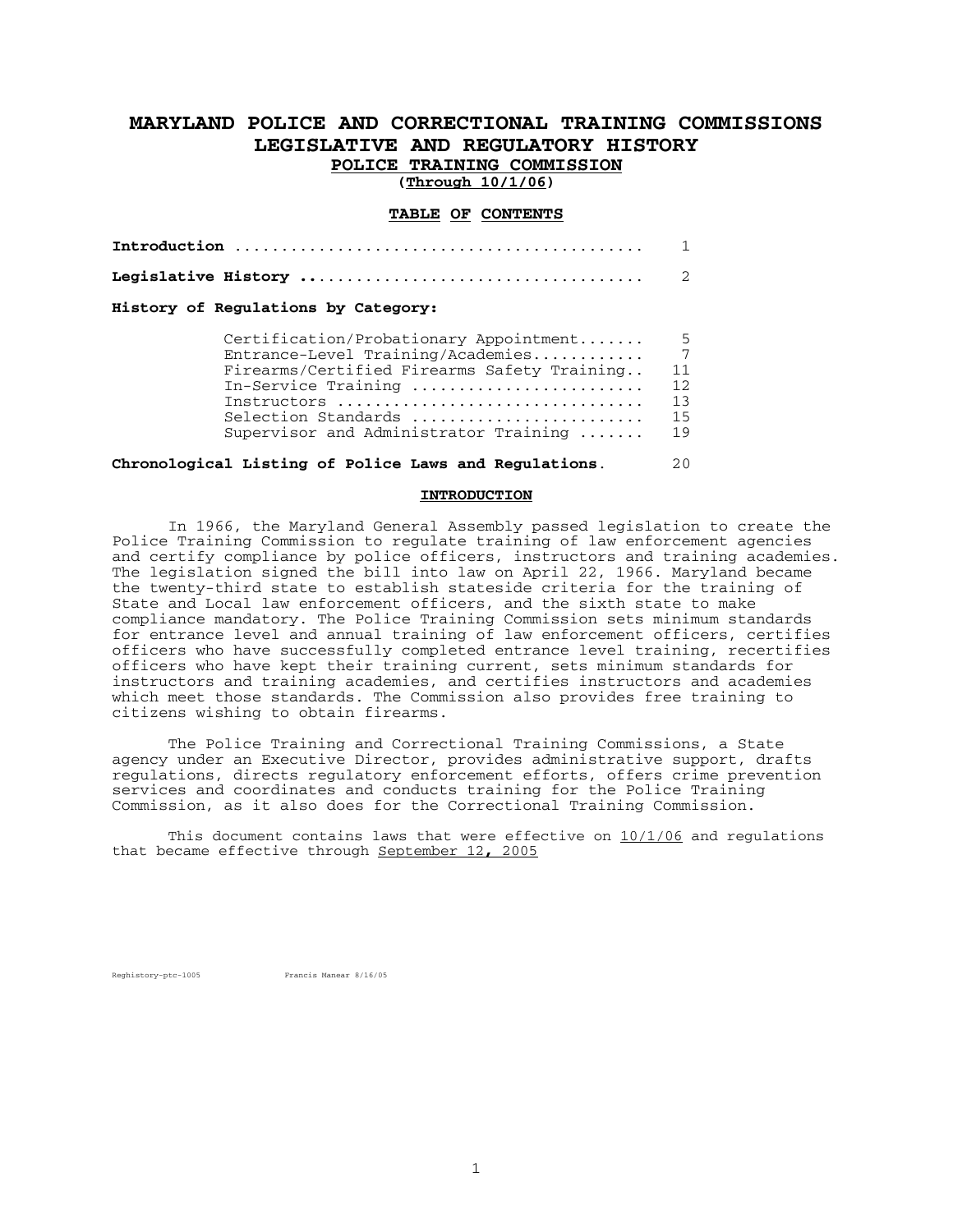#### **LEGISLATIVE HISTORY OF POLICE TRAINING COMMISSION**

6/1/66 - The Police Training Commission was established by Maryland General Assembly (Article 41, Section 4-201, Annotated Code of Maryland). Duties of the Commission include:

 (1) Setting minimum standards for entrance level and annual in-service training;

 (2) Prescribing curricula, minimum courses of study, attendance requirements and minimum standards for police training academies;

 (3) Approving police training academies, and issue them certificates of approval;

(4) Adopting minimum qualifications for instructor certification;

 (5) Issuing certificates to police officers who satisfactorily complete training requirements, and to issue tri-annual renewals;

 (6) Making such rules and regulations as is necessary to accomplish the purposes and objectives of the law.

6/1/71 - Legislation was passed to:

 (1) Empower Commission to set selection standards for law enforcement officers, effective 7/1/72.

(2) Include public security officers under the Commission's mandate.

 (3) Authorize the Commission to set standards of training for promotion, including entrance level for supervision and administration.

7/1/74 - Members of sheriffs' offices are included under the Commissions' mandate by the Maryland General Assembly.

7/1/75 - The definition of Security Officer was clarified.

7/1/76 - Sheriff's departments are included in the definition of law enforcement agencies.

7/1/76 - The Commission is authorized to conduct and operate approved police training schools.

7/1/77 - Courses on rape and sexual offenses are required in entry-level and in-service curricula.

1/1/82 - Amendments to the law:

 (1) Authorized the Commission to certify, recertify, revoke or suspend certification of police officers;

 (2) Provided for an automatic lapse of certification after three years; and

 (3) Set procedures for the recall of certificates, including a hearing and review procedure for due process of law.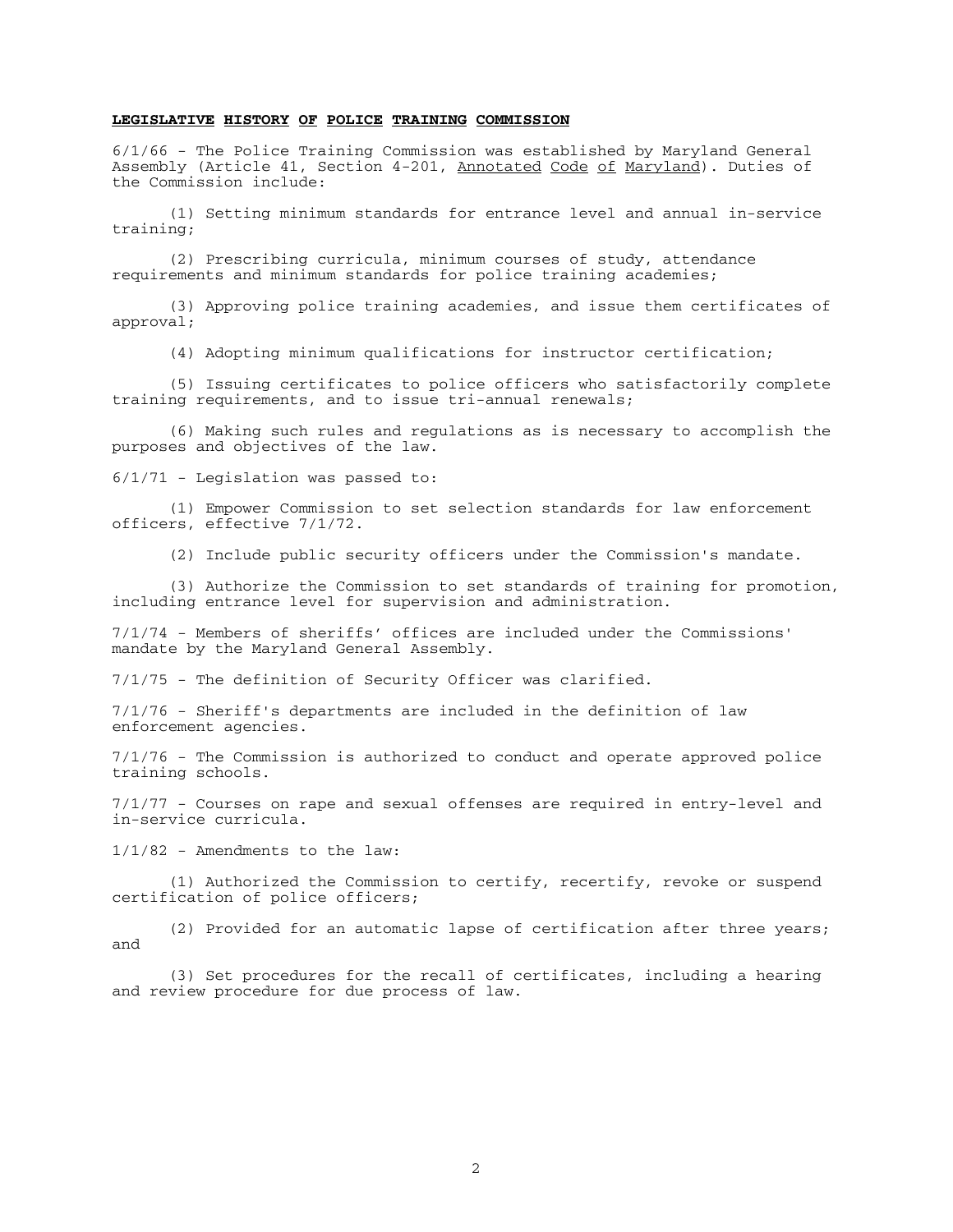7/1/84 - A new requirement was added mandating that once every three years inservice curricula contain courses on the handling of victims of rape and sexual offenses, including subject matter on the sexual abuse of children.

7/1/85 - The definition of police officer was amended, the definition of security officer deleted, and certain persons were exempted from the definition of who may be certified under certain conditions.

7/1/86 - Members of the Alcohol and Tobacco Tax Enforcement Unit were added to the listing as police officers, requiring them to meet the Commission's selection and training standards.

6/12/88 – (1) The Law Enforcement and Correctional Training Fund was created, the exclusive purpose of which is to fund the construction of a Public Safety Training Center. Funds collected after 6/30/93 will be credited to the General Fund.

 (2) "Non-full-time" officers are exempted from the Commission's mandate if a police department employs more than 70 full-time officers and at least 100 non-full-time officers. Non-full-time officers were defined as persons not employed as a police officer for at least seven months in a calendar year.

7/1/90 - A Home Detention Program was authorized, providing certain correctional employees in this program to have limited search and arrest powers, and requiring completion of a training program approved by the Police Training Commission.

7/1/91 - The Housing Authority of Baltimore City Police Force is added as a law enforcement unit mandating them to meet certification requirements of the Police Training Commission.

6/1/92 - A Home Detention program is authorized for the Division of Parole and Probation, mandating that specified employees of this program receive training approved by the Police Training Commission.

10/1/93 - The Baltimore City School Police were added as a law enforcement unit, mandated to meet certification requirements of the Commission and no longer required to obtain a Special Police Commission.

10/1/94 - The Crofton Police Department is added as a law enforcement unit and mandated to meet certification requirements of the Police Training Commission.

10/1/97 - The Commission is authorized to adopt regulations establishing and enforcing standards for prior substance abuse for applicants for police officer certification.

10/1/98 - The Office of the State Fire Marshall is included in the law as a law enforcement unit, mandating that designated deputy fire marshals become certified and meet the standards of the Commission.

10/1/99 - The Internal Investigation Unit of the Department of Public Safety and Correctional Services is included in the law as a law enforcement unit, conferring police powers on their investigators and mandating them to meet the standards of the Commission and become certified.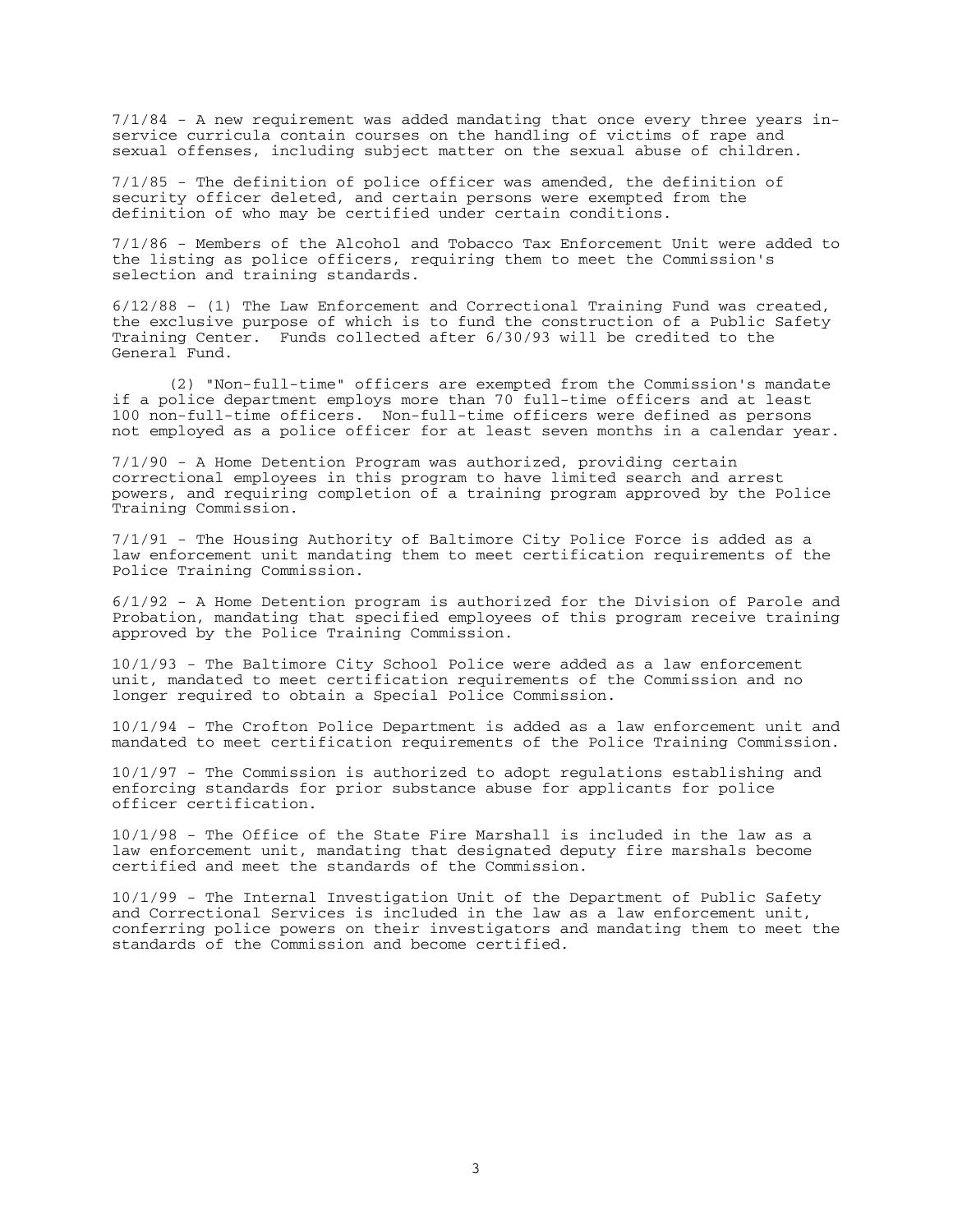10/1/00 - Amendments were made to the law to:

 (1) Have the Commission develop and offer firearms safety courses (beginning 1/1/02) throughout Maryland at no cost to all citizens applying for handgun licenses; and

 (2) Add the Department of Labor, Licensing and Regulations Police Force to the listing of agencies required to meet the Commission's standards.

10/1/01 - Technical amendments to the law to:

 (1) Change the name of the "Mass Transit Administration" police to the "Maryland Transit Administration police"; and

 (2) Changed the name of the "Maryland Alcohol and Tobacco Tax Enforcement Unit" to the "Field Enforcement Division of the Comptroller's Office"

10/1/02 - Amendments were made to the law to:

 (1) Add the Chairman of the Maryland Municipal League Police Executive Association to the membership of the Commission; and

 (2) Add the Washington Suburban Sanitary Commission Police Force to the listing of agencies required to meet the Commission's standards.

10/1/03 – The Police Training Act was revised as part of the creation of a new Public Safety Article. The location of the Act was removed from Article 41, §4-201 of the Annotated Code of Maryland and placed under new Title 2, Subtitle 3 ( $\S$ 3-201 - 3-218). Except for updated language, there were no significant changes to the law.

10/1/04 – An amendment to the law requires that Montgomery County Fire and Explosive Investigators meet all Commission standards and be certified as police officers.

10/1/05 – The law was amended to require the Fire and Explosive Investigators of the Anne Arundel County and Annapolis Fire Marshal Marshal's Offices and the Ocean Pines Police Department police officers to meet Commission standards and be certified.

07/01/06 - An amendment to the law requires that Baltimore City Community College police force meet all Commission standards and be certified as police officers.

10/1/06 – The law was amended to require the Commission to develop in cooperation with the Chief Medical Examiner and FBI, a uniform missing person report for mandatory use by all police agencies by October 1, 2006.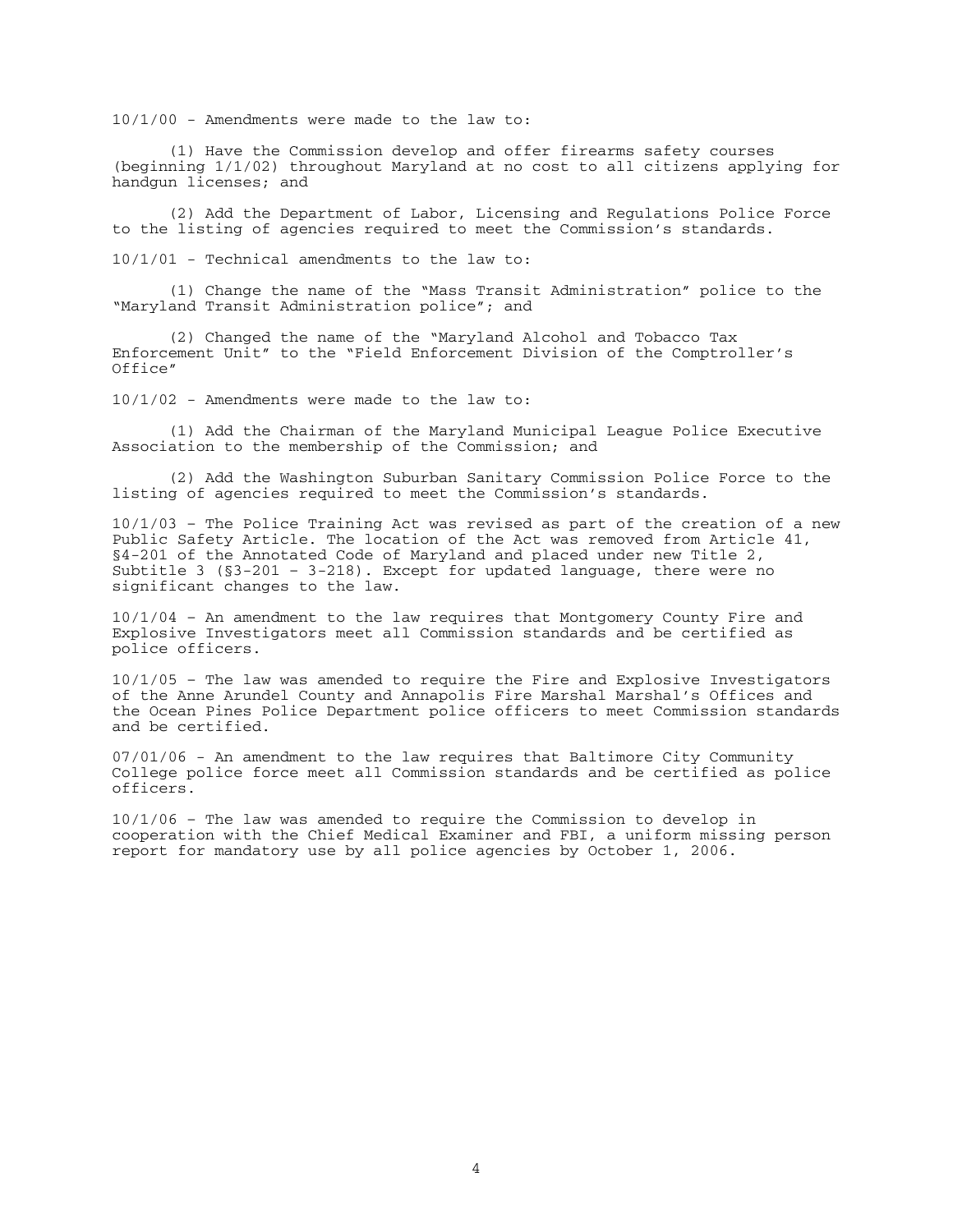#### **HISTORY OF POLICE REGULATIONS BY CATEGORY**

#### **CERTIFICATION/PROBATIONARY APPOINTMENT**

1/1/82 - Revised regulations to:

 (1) Delineate the new procedures for the certification and renewal of certification for police officers; and

 (2) Require police departments to provide the Commission with updated information of officers within a specified period of time after employment status changes.

3/14/83 - Amended regulations to define a probationary period.

12/31/85 - Amended certification regulations to:

- (1) Change the renewal date for certifications from January 1 to July 1;
- (2) Provide for notification of the lapse in certification.

 (3) Allow probationary certification for up to one year to officers who meet selection standards for probationary appointment.

11/7/77 - Changed the regulations to require that the agency head, rather than the officer, be notified when an officer's certification is due to lapse; and that a sheriff inform the Commission when certification has been removed from a deputy so the Commission could directly notify the deputy.

11/12/90 - Amended the regulations to:

(1) Define nonofficer status; and

 (2) Permit a new probationary year for certain persons returning to police duties after three years.

4/12/93 - Amended the regulations to allow previously certified police officers separated from law enforcement, who return to a new unit after a separation of between three and five years, to be recertified after meeting certain selection and training standards. A new probationary certification would also be given after meeting selection standards. These training requirements include completion of the following:

 (1) The Maryland Juvenile, Traffic and Criminal Law portions of an entrance level academy;

(2) Emergency Medical Care as required in entrance level training;

- (3) The Entrance Level Firearms Training Program;
- (4) 18 hours of in-service; and

 (5) If appointed at the supervisor or administrator level, completion of the appropriate required program within one year of employment.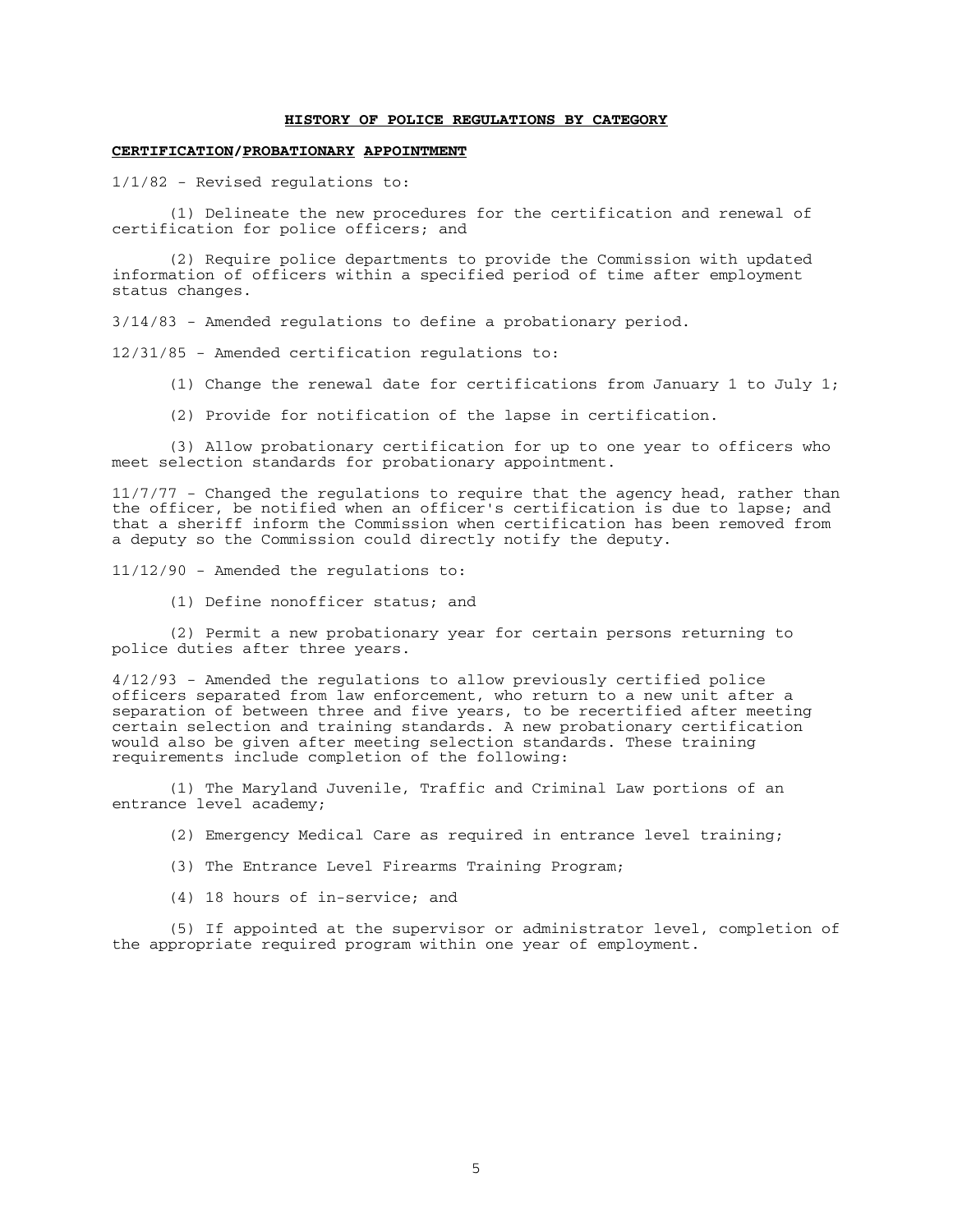1/2/94 - The drug screening regulation was amended to delete the drug "methaqualone" from the list of drugs to be tested during the drug screening of new applicants.

8/25/97 - The newly revised chapter:

 (1) Changed the term from "probationary" to "provisional" certification to eliminate confusion with personnel terminology;

 (2) Created a new provisional "temporary" certification for a formerly certified police officer re-employed as a police officer within three years who meets all selection standards except for FBI fingerprints (and receives applicable training);

 (3) The regulations more clearly specify that no individual can be used or certified as a police officer until all selection standards have been met. A new "Application for Certification" form replaced the existing Notice of Probationary Appointment form to facilitate this process;

 (4) Set new time limitations for initial certification for individuals receiving training out of state or at a civilian academy were clarified. Eligibility to meet reduced entrance level training requirements includes:

 (a) Completion of a comparable entrance level training program and employment as a police officer for a police agency for another state or federal police agency within the last 5 years, or

 (b) If not employed in a law enforcement unit, completion of a certified basic police entrance level training program within the last 2 years;

 (5) Reduced the requirement for notification of employment status changes from 6 months to 30 days; and

 (6) Added new requirements for reporting of officers resigning or terminated because of criminal or other derogatory reasons.

7/1/00 - Amended the regulations to:

 (1) Correct prior language concerning temporary certification to reduce the period of time that a previously certified officer is only eligible this certification, if re-employed at a new law enforcement unit, from 3 years to 90 days of leaving the former one; and

 (2) More clearly specify that both in-service and firearms training are needed for recertification.

2/4/02 - The temporary certification provisions was amended to allow a previously certified police officer to be temporarily recertified at a new agency (within 90 days of leaving the previous one), if all selection standards were met except for either the national or state fingerprints (assuming that applicable training standards were also met).

1/20/03 – The regulation related to the initial certification of new police officers was amended to include a requirement for field training for certification.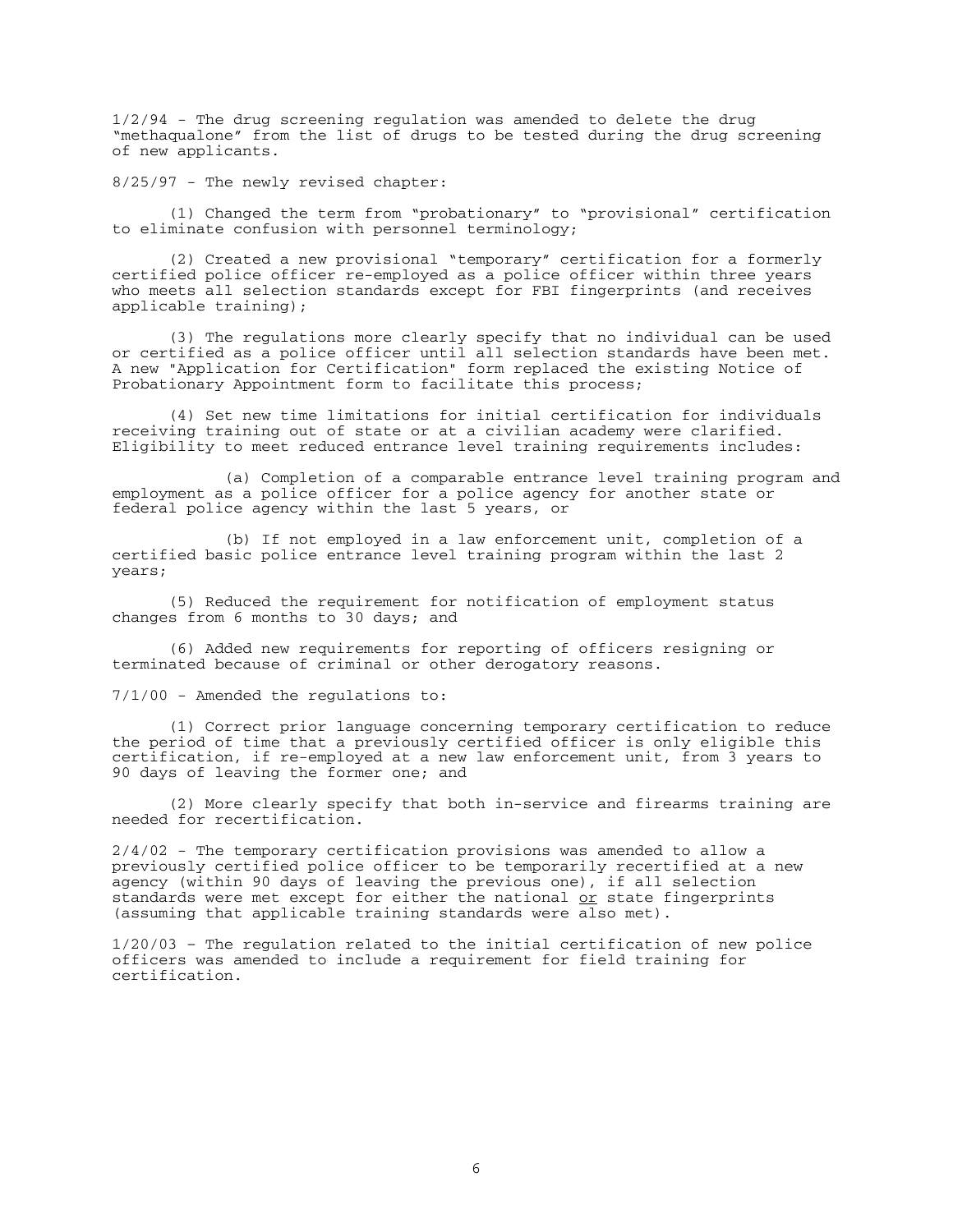#### **ENTRANCE LEVEL TRAINING/TRAINING ACADEMIES**

6/1/67 - Mandated a minimum 160-hour entrance-level training program as follows:

- (1) Law and law enforcement (10 hours);
- (2) Statutory law (32);
- (3) Administration of justice (5);
- (4) Police-community relations (4);
- (5) Crime and delinquency causation (2);
- (6) Police patrol procedures and investigation of crimes  $(39)$ ;
- (7) Traffic enforcement (12);
- (8) Physical training (21);
- (9) Emergency medical services (12);
- (10) Agency standards and procedures (8);
- (11) Practical problem and moot court (8); and
- (12) Course orientation, examinations and critiques (3).

9/1/69 - Increased minimum for entrance-level training to 245 hours as follows:

- (1) Law and law enforcement (15 hours);
- (2) Statutory law (32);
- (3) Administration of justice (5);
- (4) Community relations (19);
- (5) Police patrol procedures and traffic enforcement (25);
- (6) Investigation of crimes (44);
- (7) Emergency medical services (26);
- (8) Physical training and skills (38);
- (9) Agency standards and procedures (7);
- (10) Developmental English and report writing (17);
- (11) Practical problem and moot court (7); and
- (12) Course orientation, introduction to law enforcement, examinations and critiques (10).

7/1/71 - Mandated a 105-hour minimum entrance-level training program for security officers, as follows:

- (1) Constitutional law (6);
- (2) Rules of evidence (3);
- (3) Statutory law (10);
- (4) Court systems and procedures (2);
- (5) Testifying in court (1);
- (6) Community relations (22);
- (7) Criminal investigation (15);
- (8) Emergency medical services (8);
- (9) Physical training and skills (30);
	- (10) Communication procedures (2);
	- (11) Patrol procedures (4); and
	- (12) Orientation and examination (2).

1/1/75 - Minimum standard for entrance-level training increased to 259 hours due to increasing Emergency Medical Services to 40 hours.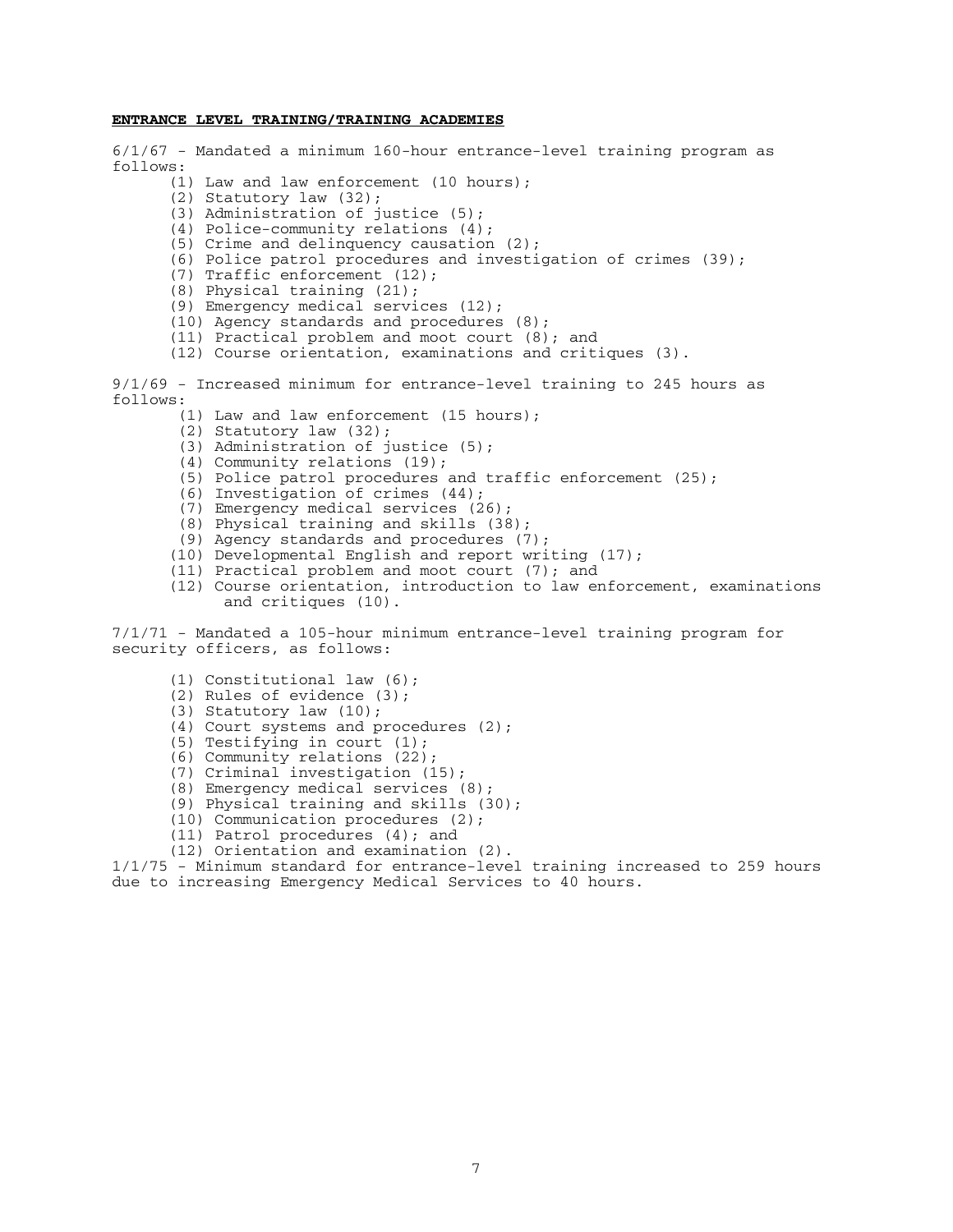11/5/75 - Increased the minimum training hours for entrance-level training from 259 to 350 hours, as follows: (1) Course orientation, introduction to criminal justice system, examinations and critiques (12); (2) Agency policies and procedures (18); (3) Legal subjects (58); (4) Juveniles (9); (5) Patrol procedures (23); (6) Criminal evidence and investigative procedures (55); (7) Community and human values (18); (8) Traffic (55); (9) Physical training (40); (10) Emergency care (40); (11) Weapons (28); (12) Developmental English and report writing (7). 7/1/77 - Increased the minimum training required for security officers from 105 to 170 hours, as follows: (1) Course orientation and introduction to criminal justice system  $(7);$  (2) Agency policies and procedures (9); (3) Legal subjects (24); (4) Juveniles (11); (5) Patrol procedures (24); (6) Criminal investigative procedures (20); (7) Community and human values (20); (8) Physical training (18); (9) Emergency care (8); (10) Developmental English & report writing (21); (11) Electives (8). 7/1/77 - Set the minimum entrance-level training for deputy sheriffs at 35 hours, as follows: (1) Civil process and procedures (22); and (2) Courtroom security and miscellaneous (13) 6/27 /80 - Revised regulations to increase the minimum standard for entrancelevel training for police officers, and deputy sheriffs in Classification I to 385 hours. 6/27/80 - Established formal procedures to request waivers of training standards and provided for a certificate of Comparative Compliance. 3/14/83 - Amended existing regulations as follows: (1) Increased the minimum hours of training for an entrance-level training program from 350 to 400 hours, not including the 35-hour firearms training program. (2) Required the director of a training academy to verify that trainees received a score of at least 70%, and to maintain accurate records of all tests and testing procedures.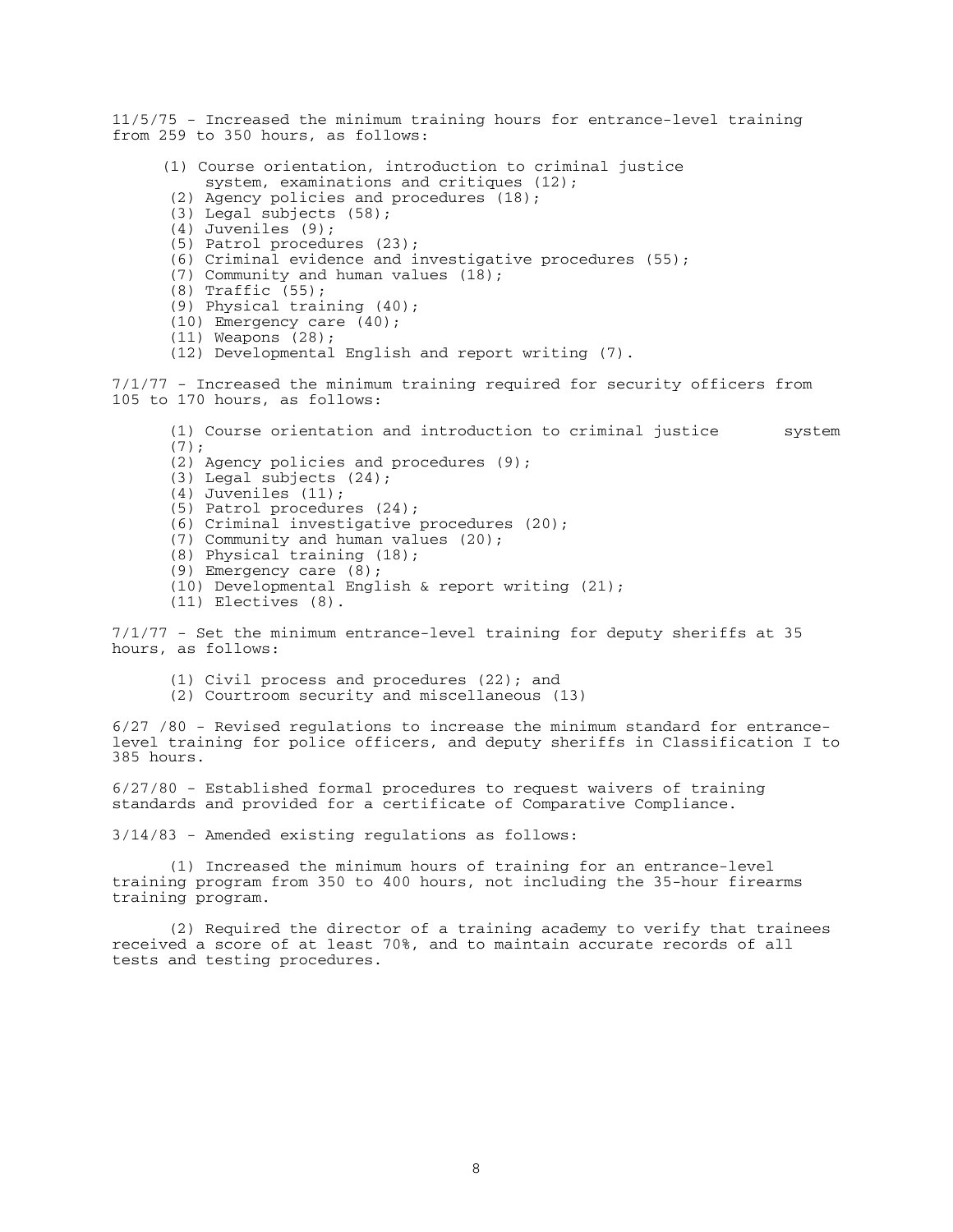(3) Required any officer who is assigned a weapon to be trained and qualified with the weapon before it 5/ be carried, and required 35 hours of firearms training which 5/ be conducted in conjunction with entrance-level training.

(4) Changed the training required for Comparative Compliance.

12/ 31/84 - Revised the regulation to require all police and security officers to complete the same entrance-level police officer training program.

3/30/90 - Approved a Home Detention Officer's training program, using the police training objectives, designed for correctional officers with limited arrest powers.

11/12/90 - Amended the regulations to:

 (1) Adjust emergency medical care provisions and terminology to reflect current requirements;

 (2) Clarify responsibilities of departments wishing to send their officers to approved training at other agencies;

 (3) Eliminate requirement for emergency medical care training when transferring from one agency to another; and

(4) Mandate audits of police academies.

1/1/92 - Created a new COMAR chapter 02 (Firearms Training and Instructor Certification Regulations) by transferring all firearms related regulations and requirements from existing COMAR chapter 01 (General Regulations) and adding certain existing agency firearms related policies and practices.

11/22/93 - Amended the firearms regulations to replace inaccurate references and clarify language concerning training requirements for firearms instructor certification for revolvers and semi-automatic pistols.

5/8/95 - Amended the regulations to increase the minimum hours of entrance level training from 400 to 600 hours and changed the subject areas to be covered, as follows:

- (1) Administrative duties;
- (2) Constitutional and statutory law;
- (3) Patrol;
- (4) Traffic;
	- (5) Criminal investigation;
	- (6) Emergency medical care;
	- (7) Communications;
	- (8) Report writing and composition;
	- (9) Community relations;
	- (10) Crisis intervention;
	- (11) Protective strategies and tactics;
	- (12) Emergency vehicle operations; and
	- (13) Prisoner processing and security.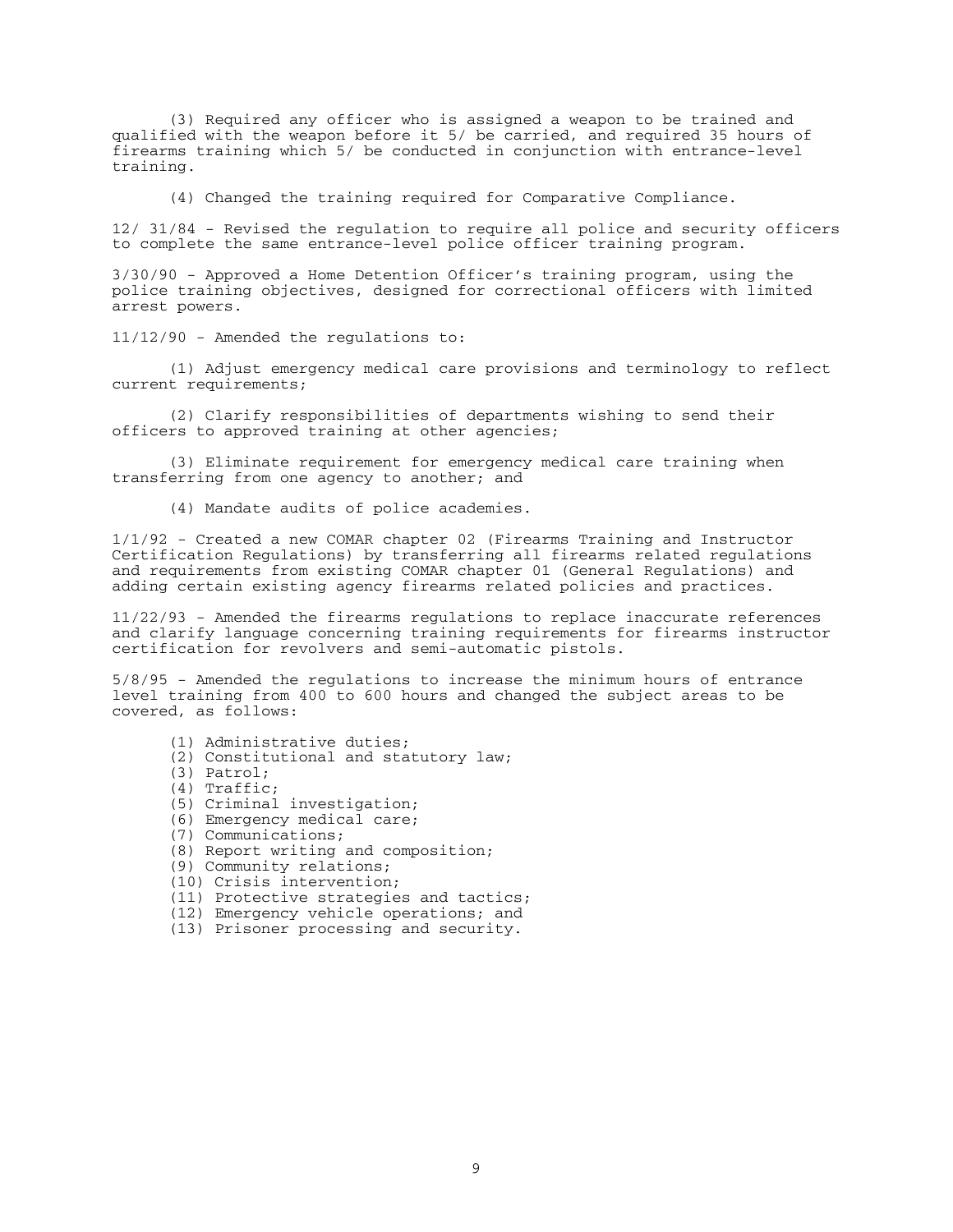8/25/97 - The revision of the chapter:

 (1) With the approval of the academy, allowed an applicant to be enrolled into an academy, without first meeting all selection standards. This 5/ allow an agency to place individuals into an academy program while completing the background investigation; and

 (2) Set new standards for voluntary attendance at an entrance level academy. The proposed requirements include:

- (a) Meeting any requirements set by the academy,
- (b) Receiving a physical exam,
- (c) Obtaining a NCIC check, and

 (d) Acknowledgment by the attendee that completion of an academy is not a guarantee of subsequent certification.

8/30/04 – New academy directors are now required to receive an orientation from the Commission within 90 days of being appointed as director.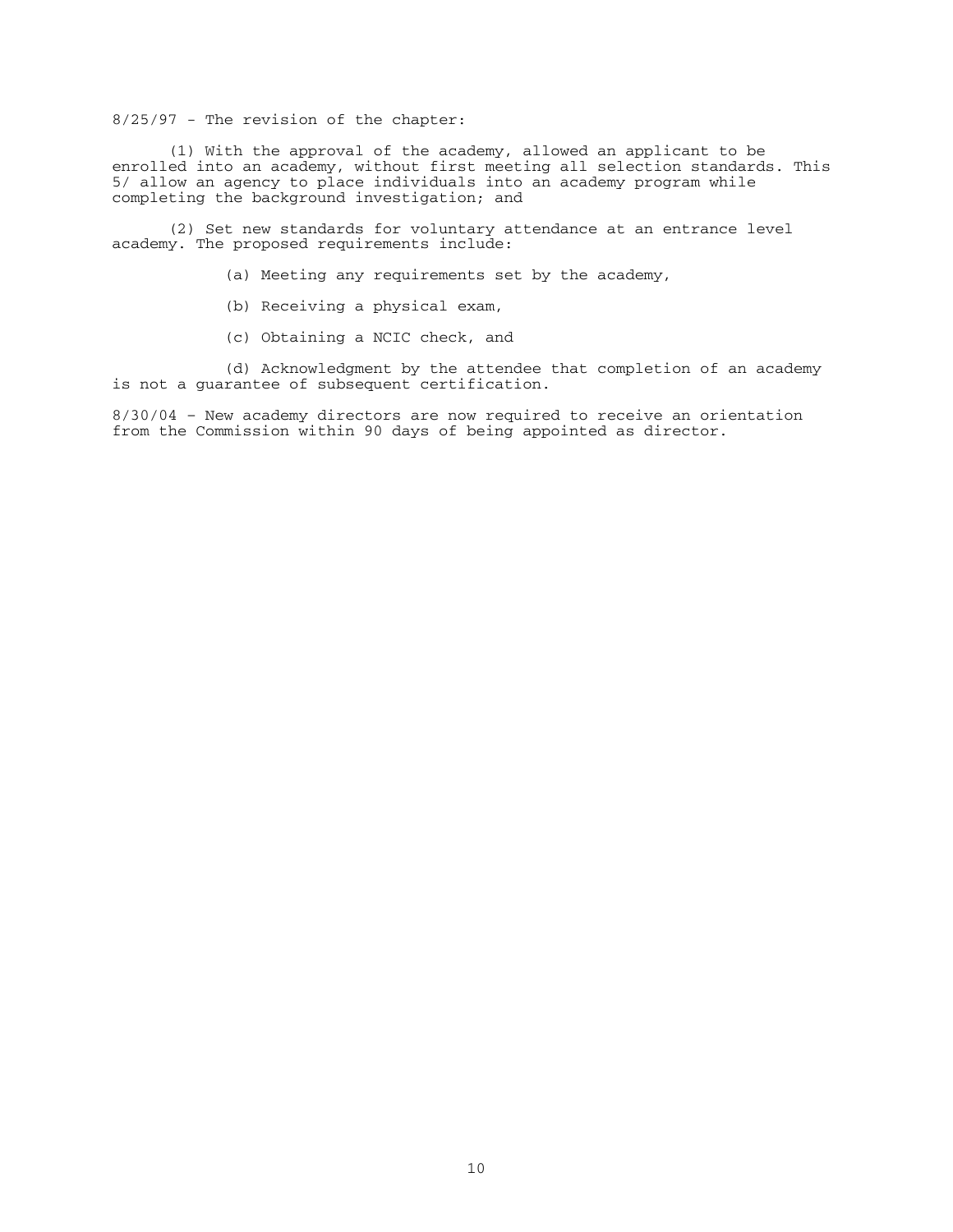#### **FIREARMS TRAINING**/**CERTIFIED FIREARMS SAFETY TRAINING**

7/22/75 - Minimum standards were created for firearms training for all police, and security officers with a handgun permit. Requirements include annual qualification, two hours of classroom instruction, shooting a qualifying score of 65% on an approved course and certification of the instructor as a firearms instructor by the Commission.

3/14/83 - Amended existing regulations to:

 (1) Require any officer who is assigned a weapon to be trained and qualified with the weapon before it 5/ be carried;

 (2) Mandate 35 hours of firearms training which 5/ be conducted in conjunction with entrance-level training.

1/1/92 - A new chapter 02 was created into which all requirements related to firearms training and firearms instructor certification were placed. This included all regulations transferred from the General Regulations, several new ones and requirements that have been required by policy.

11/22/93 - Several minor amendments were made to the new Chapter 02 firearms regulations to make technical corrections and more clearly clarify the requirements for certification of instructors with both pistol and revolver programs.

8/25/97 - Revision of the chapter added a new requirement that a formerly certified officer employed at a new agency has to requalify with the new agency's firearms before being issued the firearms and being recertified, regardless of the firearms training received at the previous agency.

2/8/98 - The Firearms Regulations were amended to include requirements for "Transitional" training for an officer who is switching from one handgun to another handgun but within the same handgun type (i.e., pistol to pistol, or revolver to revolver). The officer would need to complete a minimum of 3 hours of classroom training on the new firearm and fire at least 200 rounds of ammunition over 2 days.

9/3/01 - A new chapter 04 of regulations - Minimum Standards for Certified Firearms Safety Training - is created. These regulations govern the certification of instructors and courses for the required training of citizens wanting to purchase a regulated firearm. The training is mandated for anyone wanting to purchase a handgun after 1/1/02.

1/20/03 – The Firearms Regulations were amended to change firearms instructor certification to be effective for  $\frac{up}{up}$  to 4 years (see #4 above).

8/30/04 – Officers who have not completed annual firearms in the previous 3 consecutive years must either a new "firearms refresher" course or entrance level firearms training before they can be authorized to use a firearm.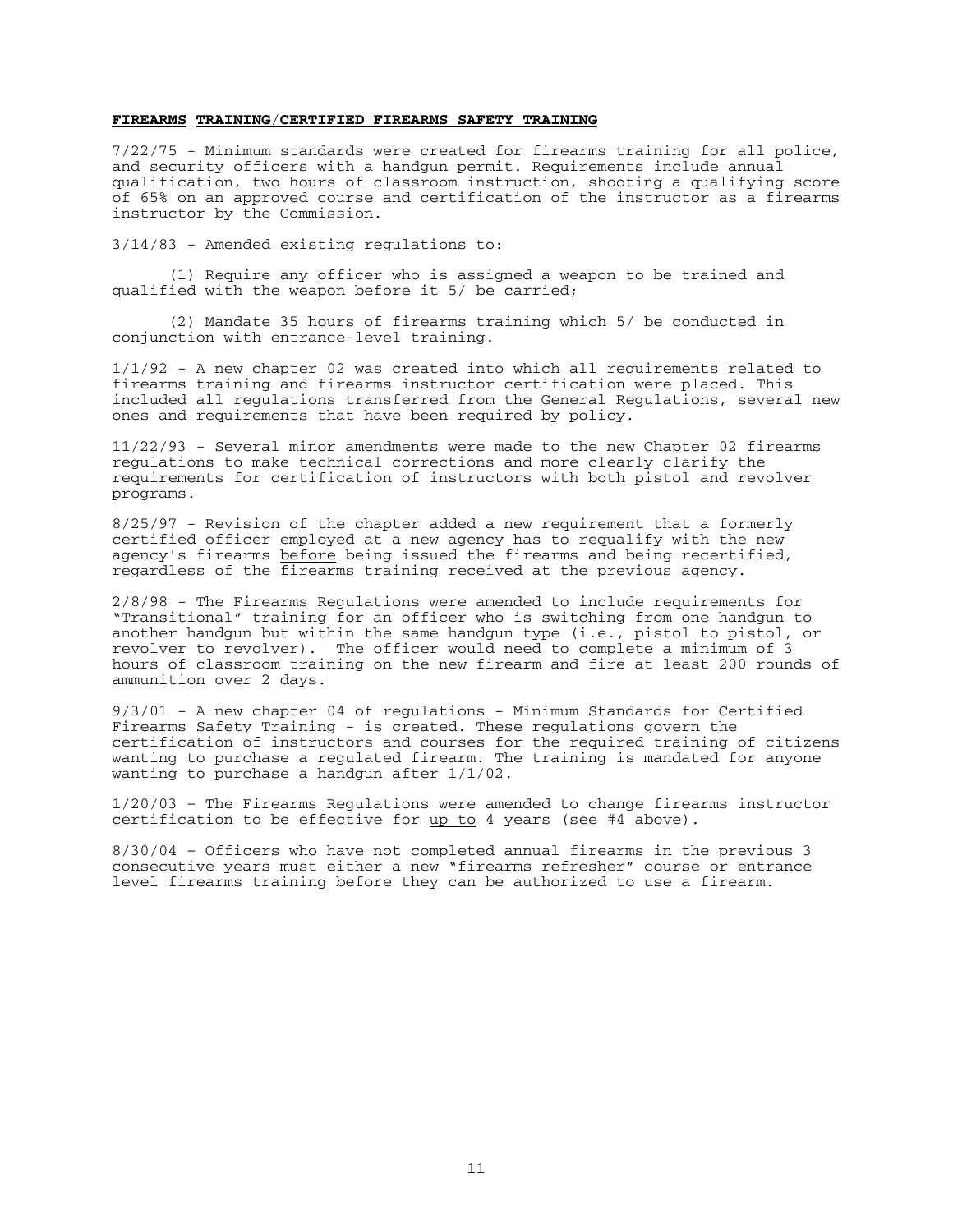#### **IN-SERVICE TRAINING**

7/1/75 - Established minimum standard of in-service training at 35 hours within a 2-year time period with curricula to be submitted to the Commission.

1/5/81 - Revised minimum standard for in-service training to require 17.5 hours for police officers, security officers and deputy sheriffs.

12/31/84 - Changed in-service training to:

(1) Require a minimum passing score of 70% to receive credit; and

 (2) Mandate that officers receive instruction on the handling of rape and sexual abuse cases including the sexual abuse of children every 3 years.

10/2/89 - Amended the in-service regulations to:

 (1) Increase the minimum annual requirement for in-service training from 17½ hours to 18 hours annually for most agencies, and from 35 to 36 hours biannually for others; and

 (2) Eliminate the requirement that agencies seek approval from the Commission to attend an approved program at another agency.

11/12/90 - Amended the regulations to make the following changes:

 (1) Specify the years in which training is required for "Handling the Victims of Sex Offenses, Including the Sexual Abuse of Children;

 (2) Clarify responsibilities of departments wishing to send their officers to approved training programs at other agencies;

(3) Mandate audits of agency and in-service programs.

3/1/93 - Amended the regulations to require training in the custody of juveniles as part of the 1993 in-service training. This mandate was only for this year and did not carry on into future years.

8/25/97 - Revision of the chapter amended the regulations:

 (1) To allow completion of Commission programs such as supervisor, administrator and instructor to be automatically accepted to meet annual inservice or firearms mandates without first obtaining separate approval; and

 (2) Specified training requirements for officers missing annual training, including making up missed training of the prior year plus training required in the current year. For officers returning from nonofficer status, this includes only receiving the current year's training.

1/20/03 – Amendments to the in-service regulations set the maximum period of in-service approval at 3 years.

3/15/04 – An amendment to the in-service training regulation specified that a police officer cannot receive credit for completion of an in-service program if the officer missed more than 10% of the program, unless approved by the Deputy Director.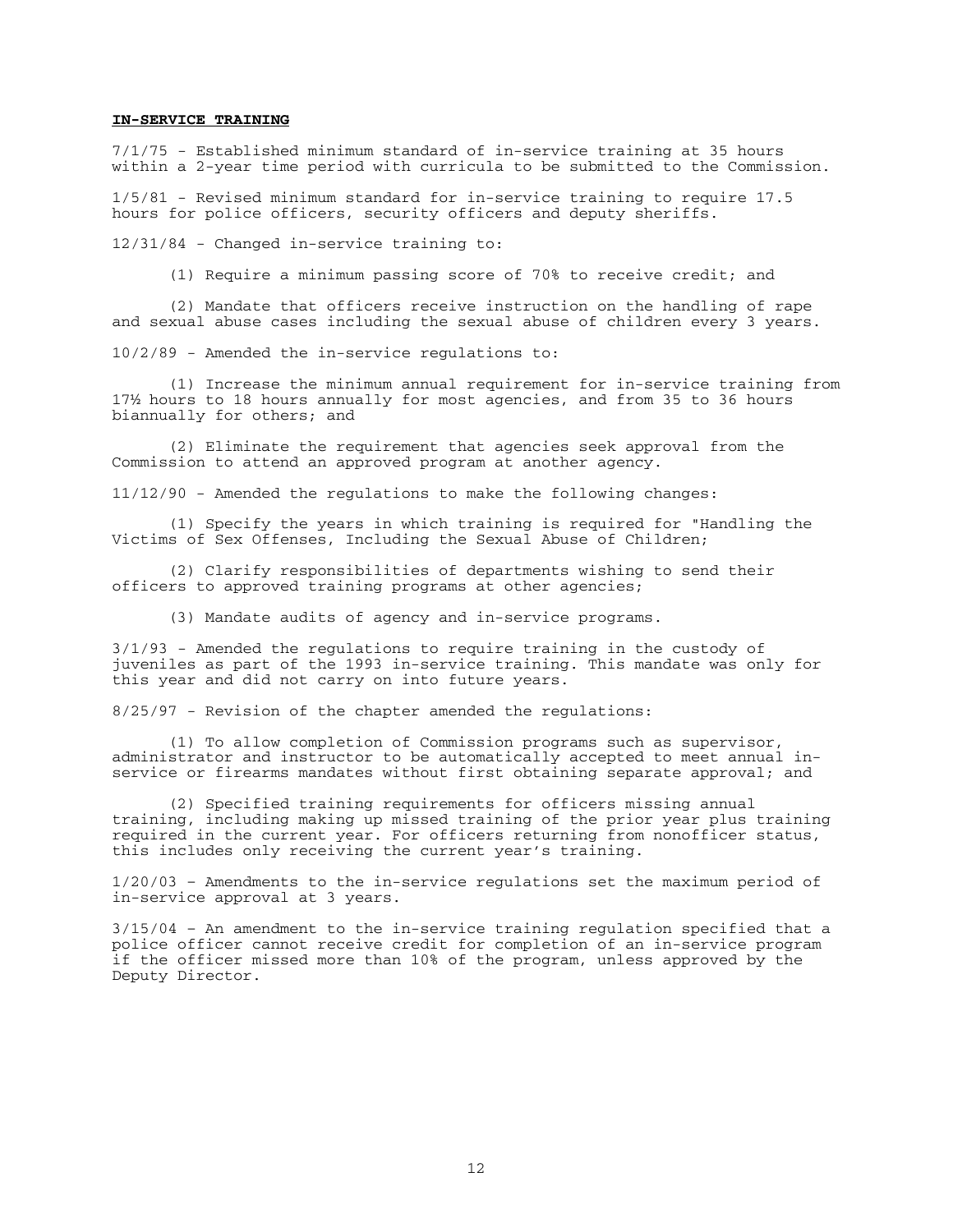## **INSTRUCTORS**

8/10/67 - Adopted minimum standards for police instructors. Instructors were either general police instruction or those suited to teach certain courses requiring special knowledge or education. Exceptions were given to instructors approved by the FBI, or trained at the FBI academy or similar institution.

6/2/76 - Commission adopted changes to rules for certification of instructors to include provisional, associate instructor and instructor certificates.

7/1/77 - Adopted rules for certification of firearms instructors and range officers.

7/1/78 - Revised the rules for certification of instructors, eliminating the categories of firearms instructor and range officer, and replacing them with a new category of firearms instructor. The change was made to clarify instructors' duties and obligations.

12/31/84 - Established provisional firearms instructor certification, provided for evaluation of all provisional instructors, and generally provided for instructor certification.

5/5/86 - Adopted amendments to:

 (1) Require any individual applying for firearms instructor certification after 7/1/86 to attend basic instructor training prior to attending firearms instructor training;

(2) Remove the requirement that ranges be approved for range safety; and

 (3) Place requirements for written evaluation of instructors into appropriate categories.

2/10/89 - Established qualifications required for new provisional and regular Defensive Driving/Emergency Vehicle instructor certificates.

10/2/89 - Extended the certification period for instructors from two to four years.

11/12/90 - Amended the regulations to extend the certification period for associate instructors and firearms instructors from two to four years.

1/1/92 - Created a new regulation for Emergency Vehicle Operations Instructor.

8/25/97 - Changed the requirements to permit full certification as an instructor whenever the requirements are met, without waiting a full year.

7/1/00 - Amended the firearm's regulations to allow experience in the criminal justice field within the last five years, rather than just two years in law enforcement, to qualify for an individual for line safety and firearms instructor certification, if the person also served a minimum of two years in a position carrying a firearm.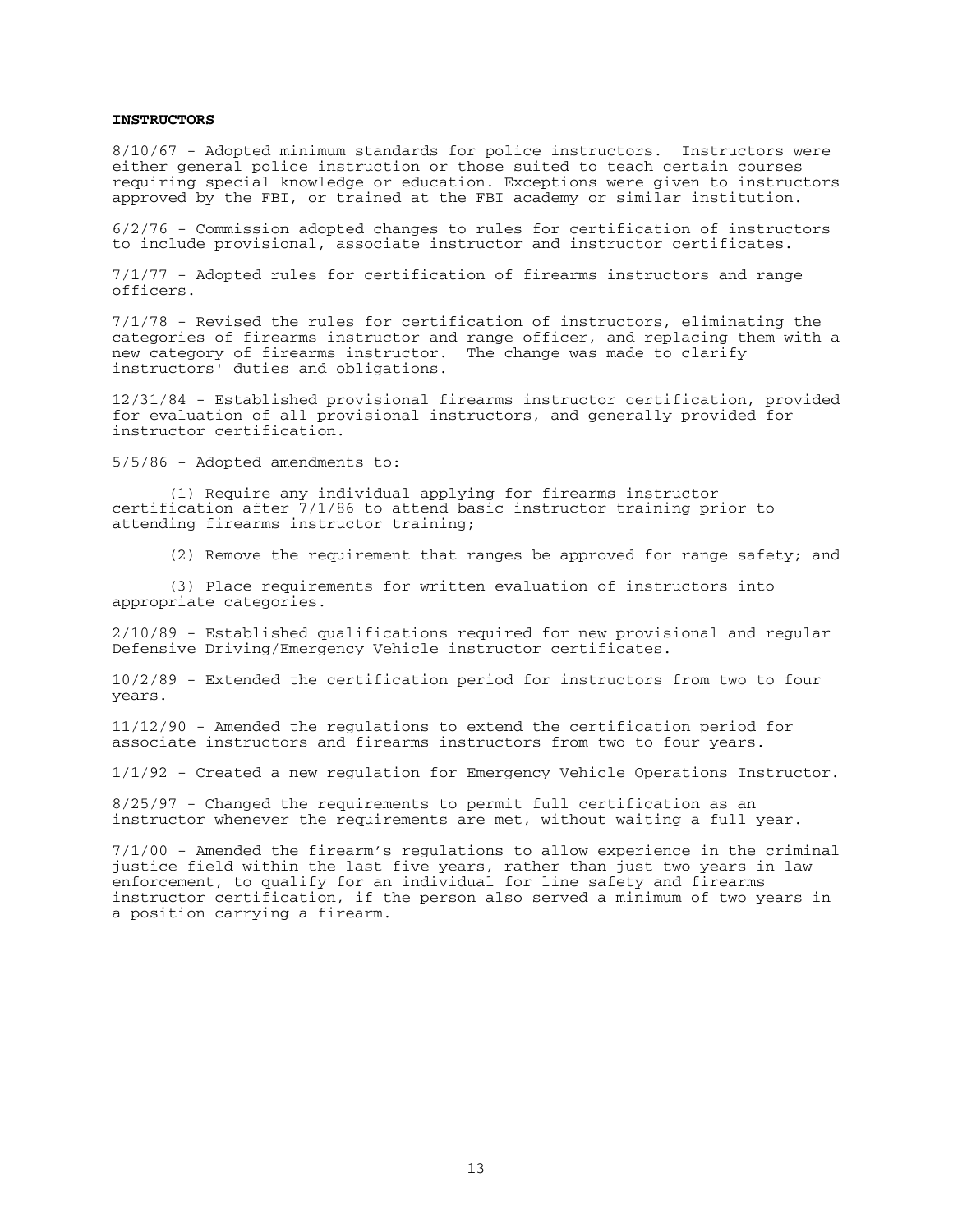10/16/00 - An amendment to the EVOC certification rules now require:

 (1) Completion of an EVOC Instructor's course up to 5 years before provisional EVOC Instructor certification;

 (2) Evaluation of an applicant seeking Course Safety Officer certification at least twice while conducting an EVOC Instructor's practical courses; and

 (3) Evaluation of an applicant seeking EVOC Instructor certification at least:

(a) Two times while conducting an EVOC practical course, and

(b) Two times while conducting EVOC classroom instruction.

1/20/03 – The General and Firearms Regulations were amended to:

(1) Change the various instructor certification regulations to be effective for up to 4 years to initiate the new procedures to have all of an officer's instructors certifications to expire at the same time; and

(2) Establish new defensive tactics instructor certification.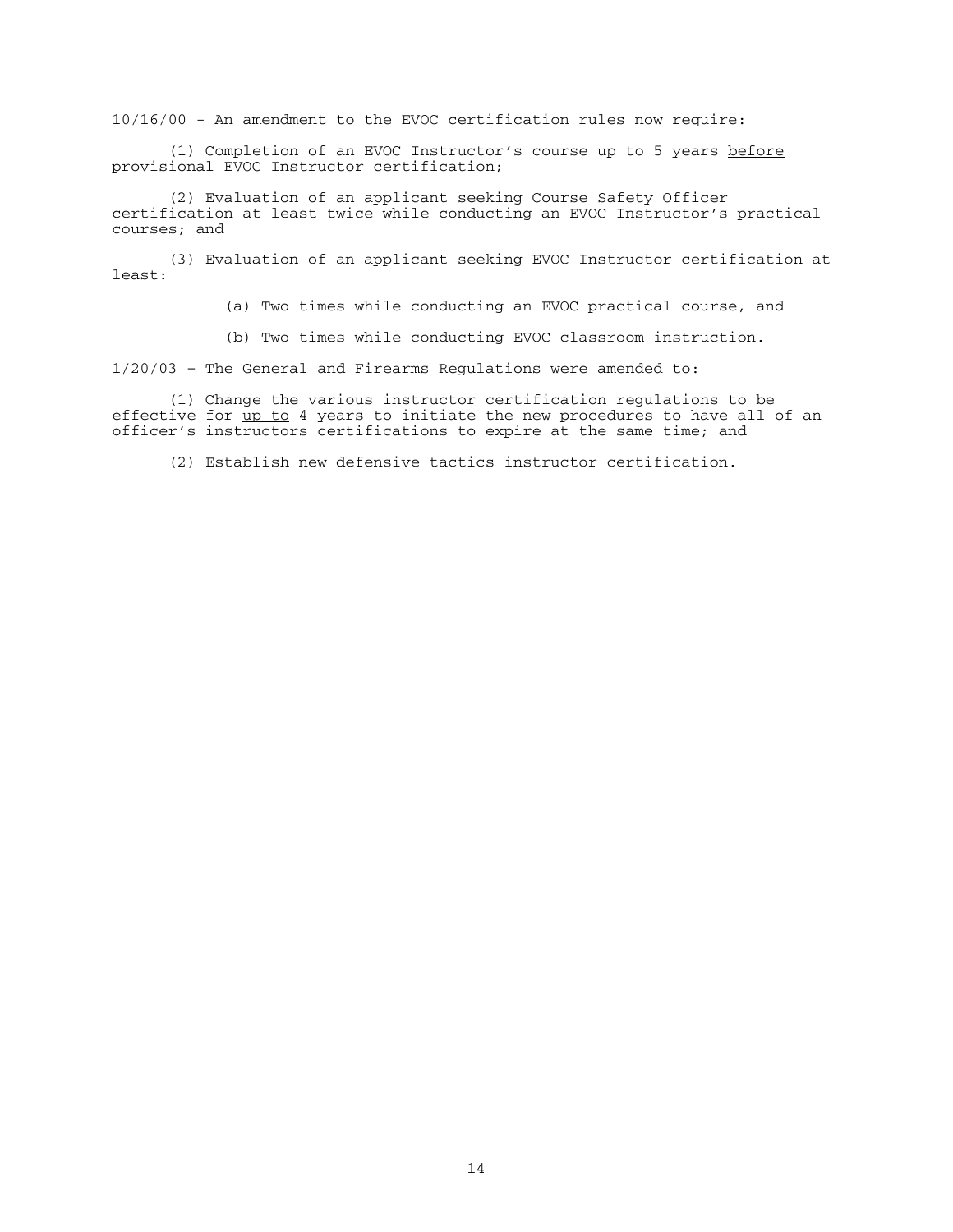## **SELECTION STANDARDS**

8/10/67 - Prescribed the qualifications for eligibility to attend a Commission-approved training academy. These qualifications, effective for all appointments as of 3/1/68, require that an applicant must be:

(1) 21 years of age but less than 26;

(2) A citizen of the United States;

 (3) A high school graduate with a diploma, or possessing a GED certificate recognized by the Dept. of Education;

 (4) Of good moral character and emotionally stable, as determined by a comprehensive background investigation (Conviction of any crime 5/ be grounds for rejection by the Commission);

(5) Examined by a licensed physician; and

(6) Given an oral interview to assess the ability to communicate.

7/1/78 - Amended selection standards to streamline performance of background investigations, and to permit a candidate to enter training providing certain conditions were met, the candidate was subject to dismissal if warranted, and the candidate did not perform duties of a sworn officer.

6/27/80 - Revised regulations to:

 (1) Provide selection standards and required training for deputy sheriffs and security officers;

 (2) Categorize deputy sheriffs into classifications based upon job tasks;

 (3) Clarify the language to distinguish between the mandates of police officers, deputy sheriffs, and security officers; and

 (4) Establish formal procedures to request waivers of selection standards.

10/12/81 - Eliminated maximum age limits for probationary appointment of a police officer.

11/22/82 - Adopted regulations to:

 (1) Permit use of a certified transcript as verification of graduation, requiring a copy of scores be sent to the Commission for a GED obtained out of state or through the military;

 (2) Require that deputy sheriffs and security officers meet the same educational requirements as police officers;

 (3) Limit the background investigations for officers transferring from one department to another;

(4) Allow additional time for receipt of national fingerprint results;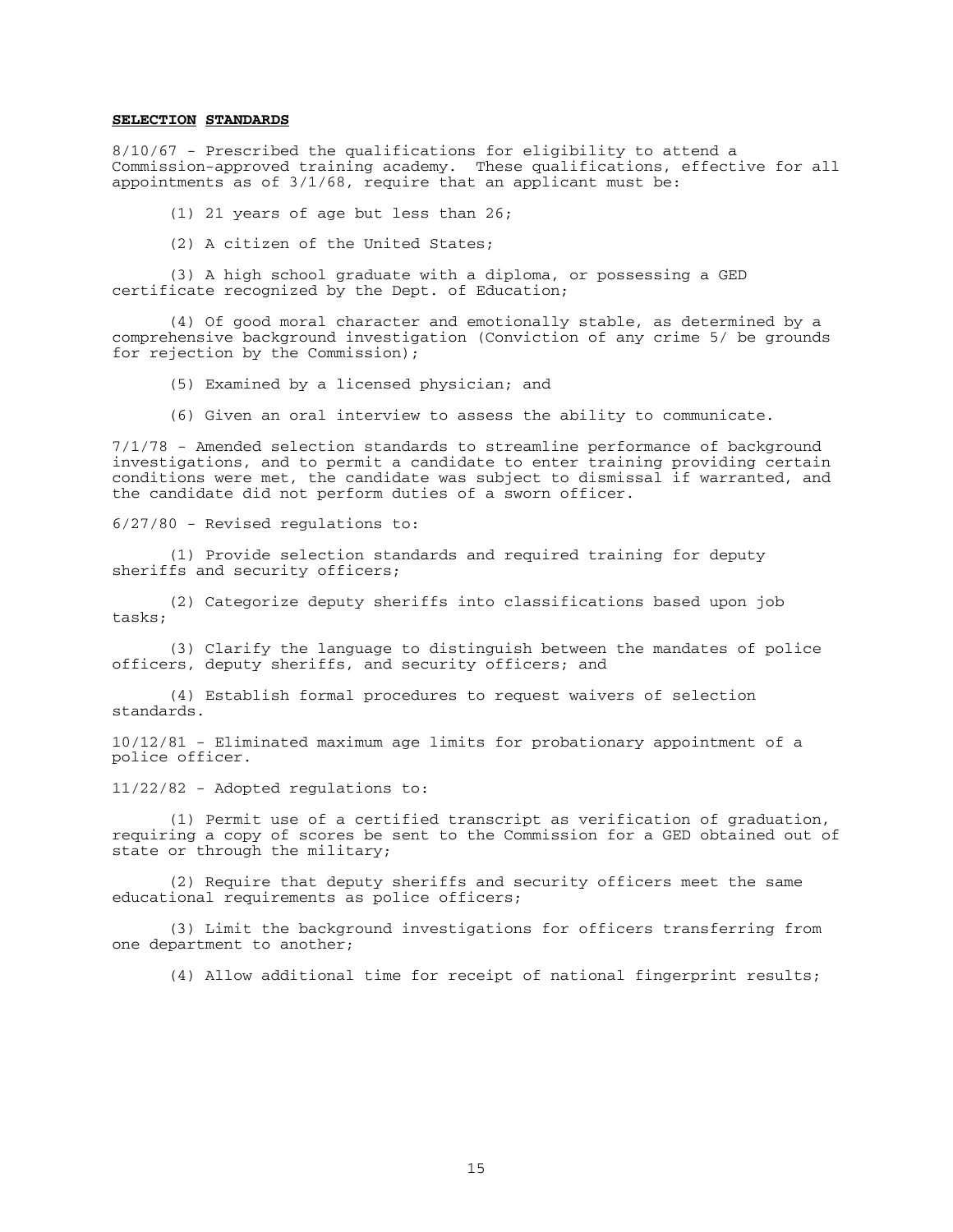(5) Eliminate minimum and maximum age requirements for deputy sheriffs;

 (6) Require that a physician certify the applicant is physically fit for the duties of the position; and

(7) Allow voluntary attendance at approved schools.

3/14/83 - Amended existing regulations to:

 (1) Require notification that an applicant has been convicted of a crime;

(2) Authorize the request of information about the conviction; and

 (3) Permit the Commission to reject the applicant after a review of the facts.

10/10/83 - Adopted regulations pertaining to the reappointment of a police officer and deleted obsolete language pertaining to "grandfathering".

12/31/84 - Amended selection standards and definition of police officer as follows:

 (1) Included deputy sheriffs whose usual duties include making arrests and who have the powers of police officers in the definition of "police officer";

 (2) Repealed all selection and training standards for deputy sheriffs in classifications II through V because they do not meet the definition of police officer and do not have to meet the Commission's standards; and

 (3) Provided that selection standards would be the same for all persons defined as police officers or security officers;

5/5/86 - Revised regulations to:

 (1) Delete references to security officers, special police officers, and where appropriate, deputy sheriffs;

(2) Simplify procedures for rehiring previously certified officers; and

 (3) Clarify language regarding completion of Notice of Probationary Appointment.

11/12/90 - Amended regulations to require additional information to be reported for officers' changes in employment status.

1/1/92 - Adopted new regulations to require drug screening for controlled dangerous substances for probationary and reappointed officers.

6/7/93 - Amended the drug screening regulations to clarify collection, analysis of urine samples and specific testing by a certified laboratory.

1/2/94 - Revised the drug screening regulation to clarify the collection process, and eliminate the requirement to test for the drug methaqualone.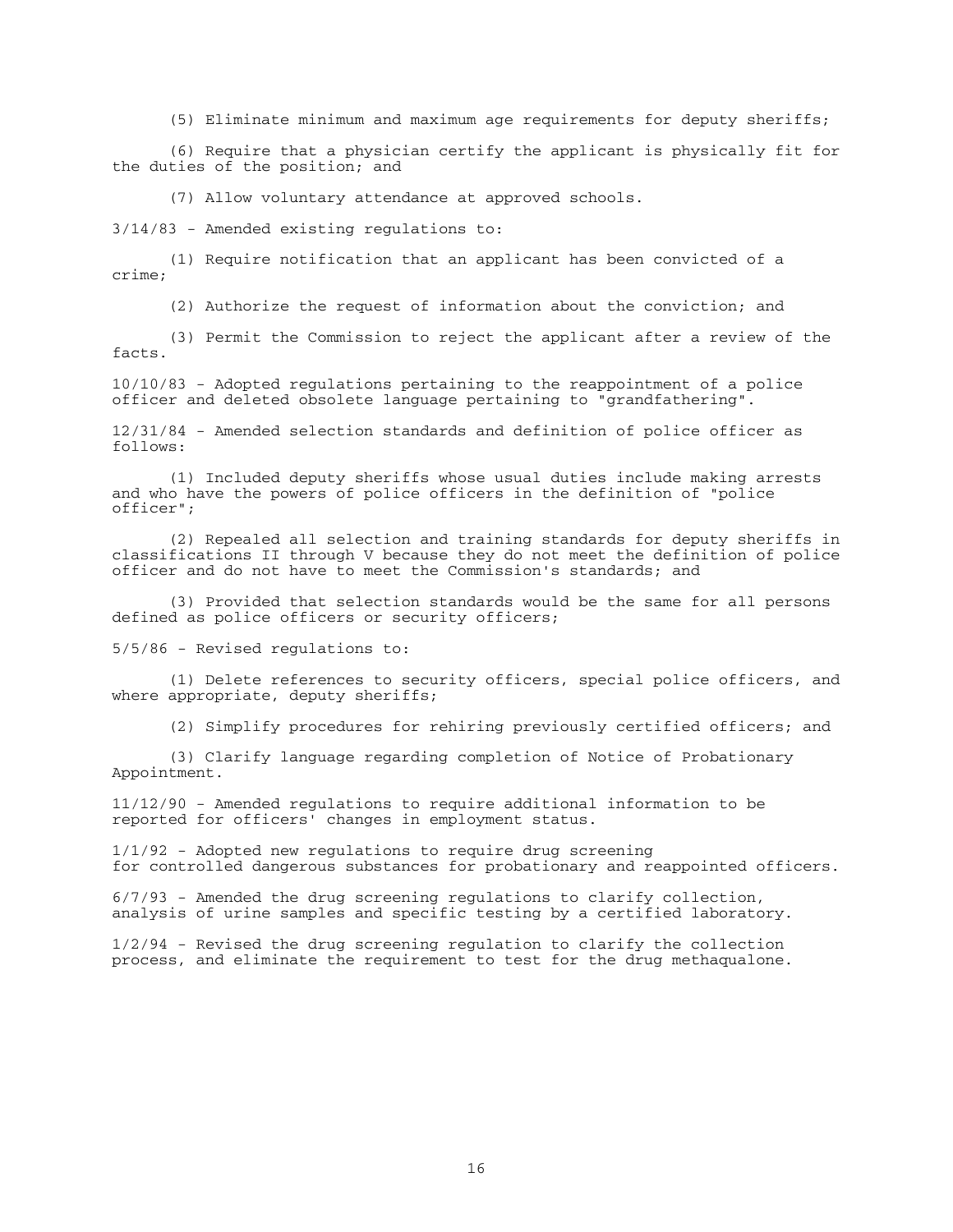8/25/97 - The newly revised chapter includes revisions to:

 (1) Require a psychological screening by a licensed mental health care professional effective 1/1/99;

(2) Permit a NCIC check in lieu of local fingerprints;

(3) Modify background investigation standards for recertification:

 (a) For previously certified officers reappointed to a new agency within 90 days of leaving an old one, not to require a background investigation other than a check with the last law enforcement unit; or

 (b) For persons reappointed to a new unit beyond 90 days, require a modified background investigation for the period of absence; and

 (c) For all reappointments regardless of the period of absence, continue to require a check with the previous agency, national, state and local fingerprints, a check of the driving record and drug screening.

7/1/00 - Amended the regulations to:

 (1) Create a new regulation to setting limits on the prior illegal use of controlled dangerous substances (CDS) for applicants for certification including total prohibition of certain CDS. It also created a mechanism to require the evaluation of legitimate use of a CDS by applicants;

 (2) Specify that an applicant for certification or voluntary attendance must be physically fit for "participation in" rather than "completion of" an academy.

11/24/03 – The General Regulations (Regulation .19) were amended to:

 (1) Not apply the 20-lifetime use limit to marijuana, if the last use occurred more than 7 years prior to application;

 (2) Remove cocaine from the prohibited list and allow up to 3 lifetime uses (the same as most other CDS);

 (3) Not apply the substance abuse standards to a formerly certified police officer for use before initial certification; and

 (4) Prohibit the certification of any former police officer who used any CDS after becoming a police officer, in Maryland or elsewhere.

9/12/05- Amendments to Regulations .01 and .19:

(1) Added definitions for a "Controlled Dangerous Substance" (CDS) and "narcotic drug" (including inhalants). This new CDS definition also clarifies acceptable limits and defines situations related to the prior use of prescription medication;

(2) Increased from 2 to 3 years before certification the time since the last permitted use of a CDS by an applicant;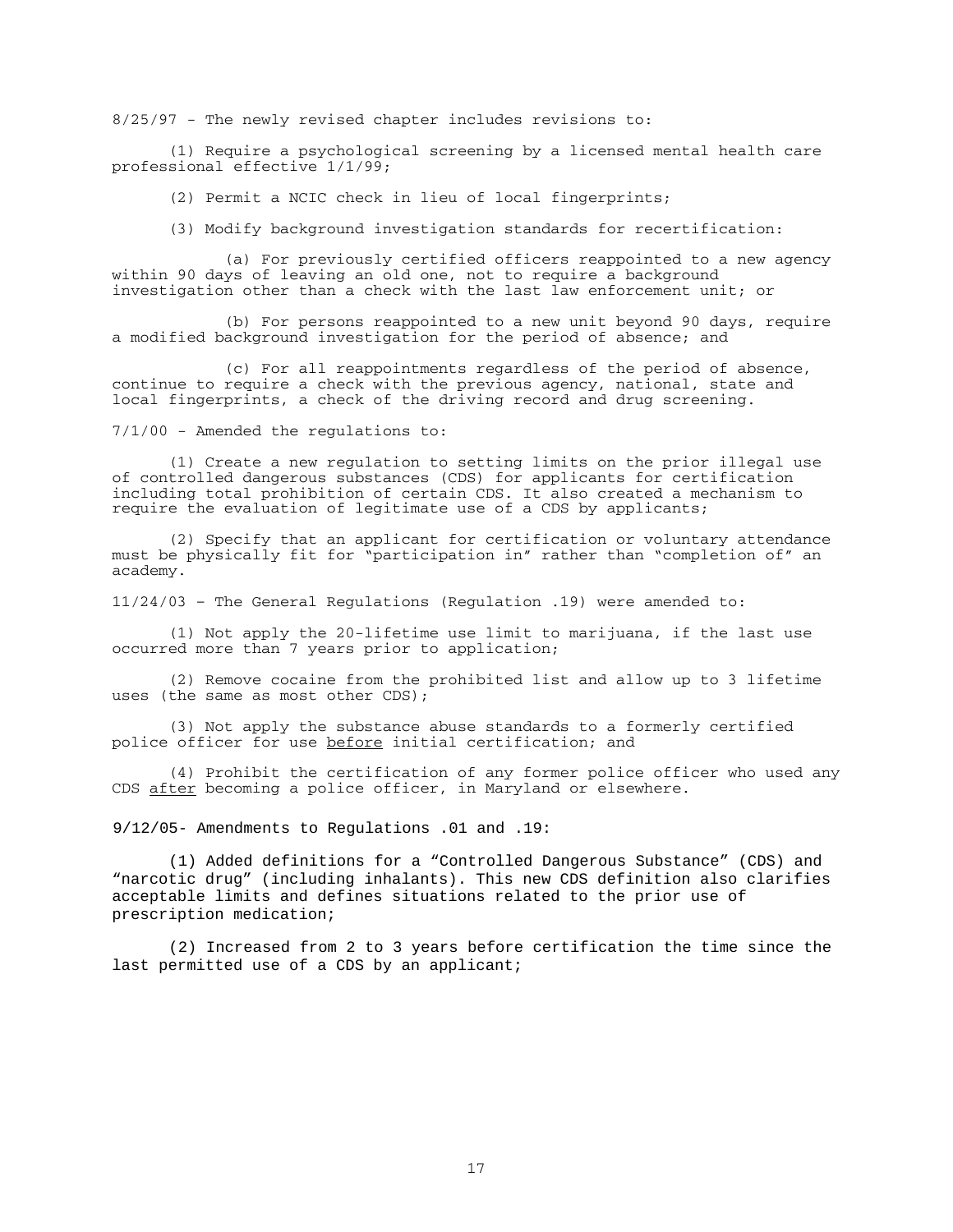(3) Added a requirement that a law enforcement unit verify an applicant's statements regarding past CDS use with a truth verification device (e.g. polygraph, etc.). A new definition for a "truth verification device" was also added to clarify what type of equipment is acceptable for use in the verification process;

(4) Expanded the current prohibition of certification for individuals found guilty of a CDS-related offense to anyone selling, producing, cultivating and transporting CDS;

(5) Added new age restrictions for frequency of CDS use to limit the use after age 21 of marijuana to a maximum of 5 times and a maximum of one use for any other type of other CDS after age 21;

(6) Changed the maximum number of uses of a CDS (except marijuana) from up to 3 uses of each CDS to a combined 5 uses of any CDS (except marijuana);

(7) Removed the previous exemption for past marijuana use, if the use occurred more than 7 years previously (the standard would return to a maximum 20 time lifetime limit);

(8) Further clarified that the CDS usage limits allowed in these regulations apply only to new applicants for police officer positions, but that individuals who have ever used, possessed, etc. a CDS after becoming a police officer for any jurisdiction are ineligible for certification;

(9) Created a new process that a law enforcement agency must follow to present a waiver request of these standards to the Commission, including the provision of specific information related to the request; and

 (10) Confirmed a law enforcement unit's authority to use more restrictive requirements concerning the use of a controlled dangerous substance, narcotic drug, or marijuana than those of the Police Training Commission.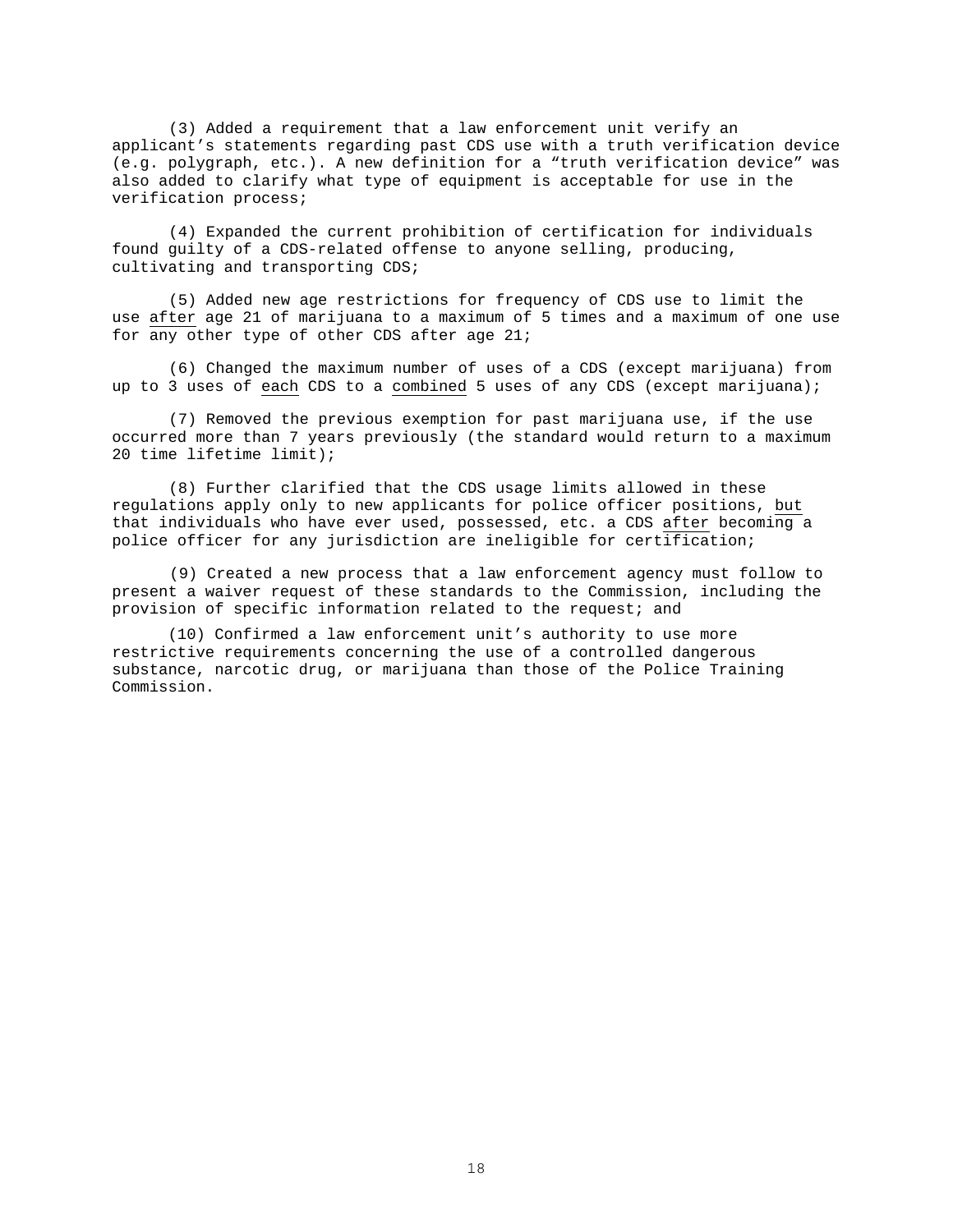# **SUPERVISOR AND ADMINISTRATOR TRAINING**

10/1/74 - After pilot testing 70-hour programs for supervisory and administrative training, the Commission began distributing lesson plans for two 60-hour programs developed by an outside consultant.

2/9/75 - Reduced the minimum standard hours mandated for supervisor training to 40 hours.

6/13/78 - Topic areas covered by supervisor and administrator training courses reduced to 5 areas with established plans and behavioral objectives to assure more uniform instruction.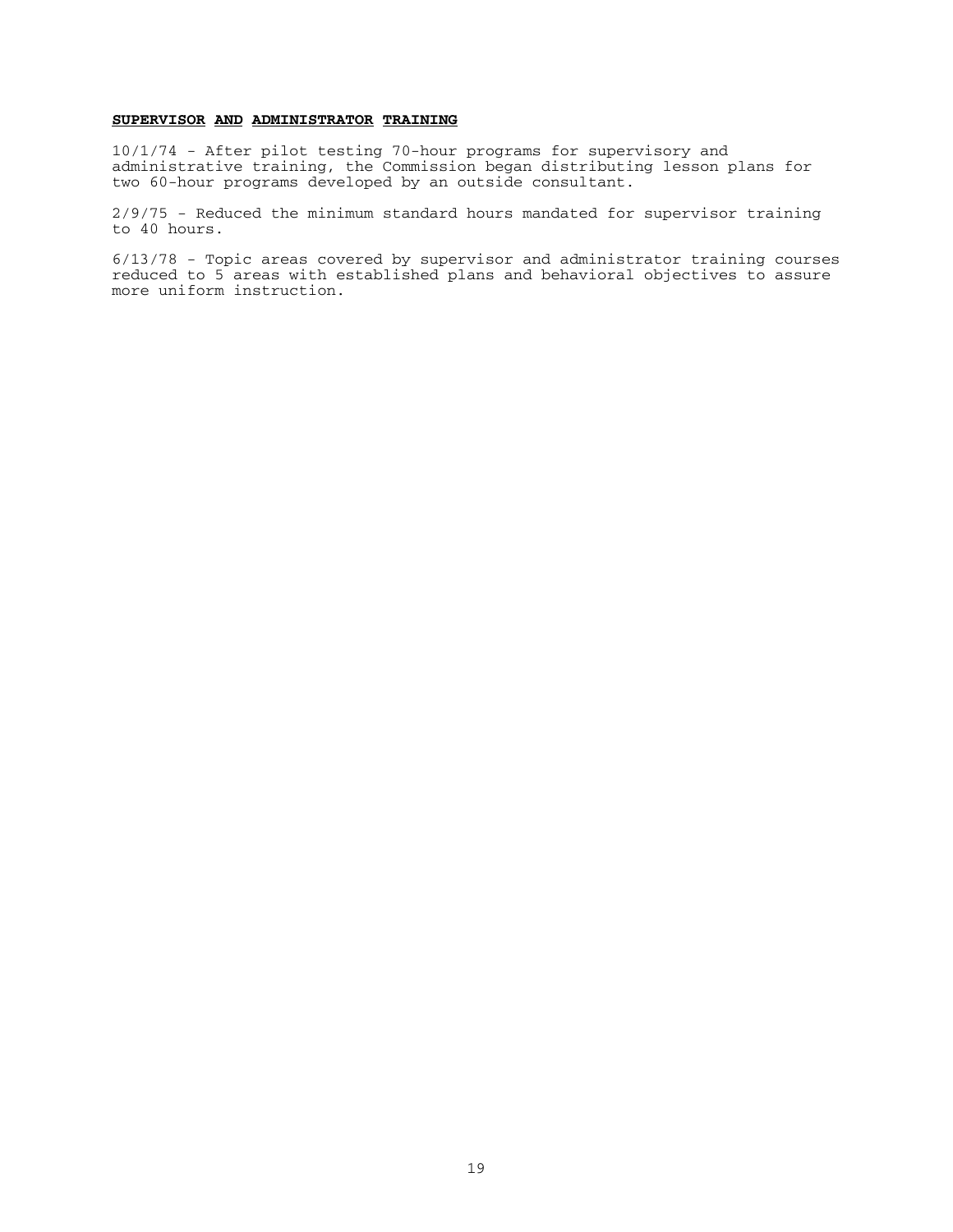#### **CHRONOLOGICAL LISTING OF AMENDMENTS TO POLICE TRAINING COMMISSION REGULATIONS**

6/1/67 - Adopted a minimum requirement of 160 hours of entrance-level training for police officers as follows:

(1) Law and law enforcement (10 hours);

- (2) Statutory law (32);
- (3) Administration of justice (5);
- (4) Police-community relations (4);
- (5) Crime and delinquency causation (2);
- (6) Police patrol procedures and investigation of crimes (39)
- (7) Traffic enforcement (12);
- (8) Physical training (21);
- (9) Emergency medical services (12);
	- (10) Agency standards and procedures (8);
	- (11) Practical problem and moot court (8); and

(12) Course orientation, examinations and critiques (3).

8/10/67 - Adopted new regulations to:

 (1) Prescribe the qualifications for eligibility to attend a Commissionapproved training academy. These qualifications, effective for all appointments as of 3/1/68, include:

 (a) Being at least 21 years of age, and not have yet reached their 26th birthday;

(b) Being a citizen of the United States;

 (c) Possession of a high school diploma or a GED certificate recognized by the Dept. of Education;

 (d) Being of good moral character and emotionally stable, as determined by a comprehensive background investigation. Conviction of any crime may be grounds for rejection by the Commission;

(e) Examination by a licensed physician; and

 (e) Conducting an oral interview to assess an applicant's ability to communicate.

 (2) Adopt minimum standards for police instructors, either for general instruction or to teach courses requiring special knowledge or education. Exceptions were given to instructors approved by or trained at the FBI academy or similar institution.

9/1/69 - Commission increased the minimum hours required in the police officer entrance-level training to 245 hours as follows:

- (1) Law and law enforcement (15 hours);
- (2) Statutory law (32);
- (3) Administration of justice (5);
- (4) Community relations (19);
- (5) Police patrol procedures and traffic enforcement (25);
- (6) Investigation of crimes (44);
- (7) Emergency medical services (26);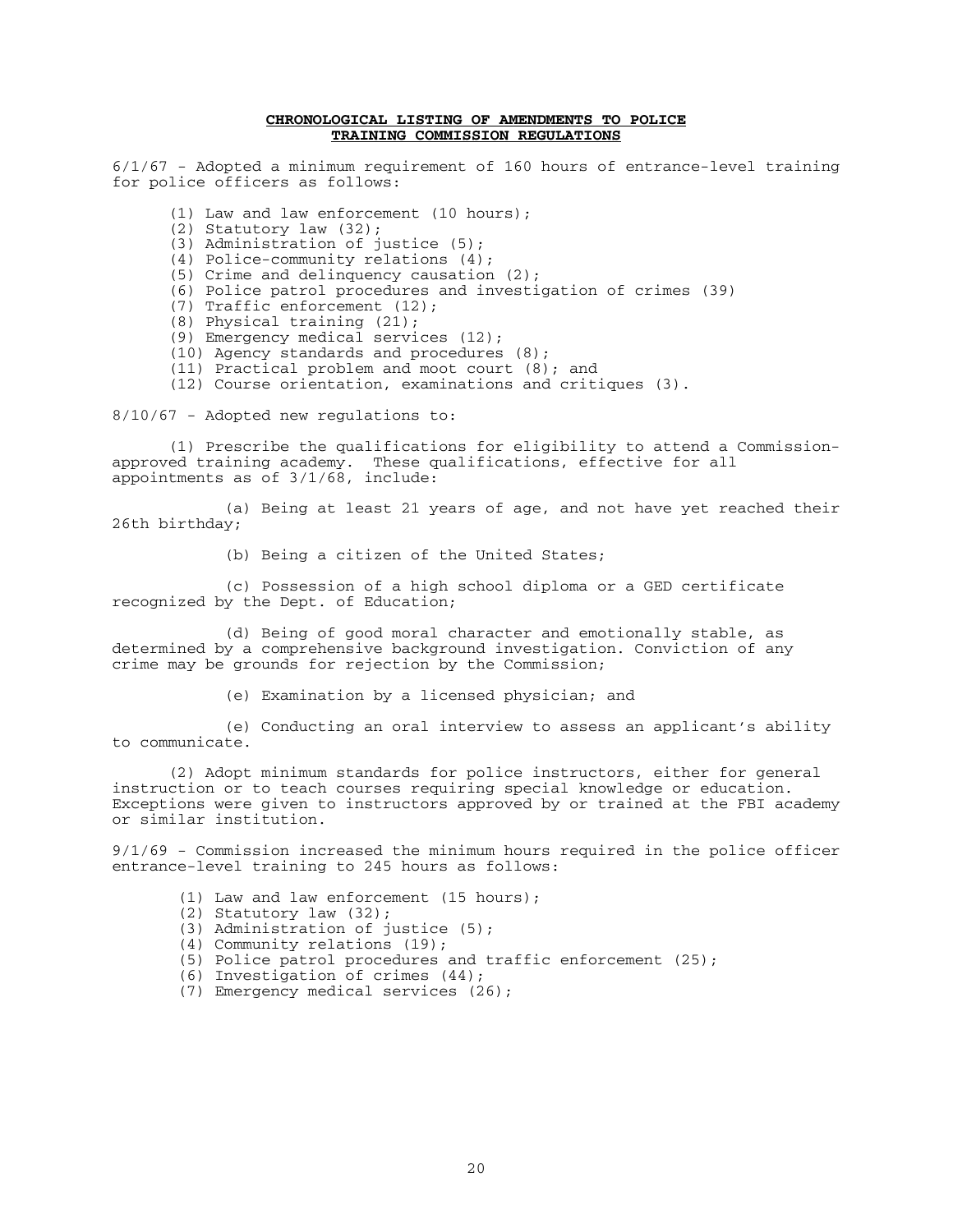- (8) Physical training and skills (38);
- (9) Agency standards and procedures (7);
- (10) Developmental English and report writing (17);
- (11) Practical problem and moot court (7); and
- (12) Course orientation, introduction to law enforcement, examinations and critiques (10).

7/1/71 - Commission mandated a 105-hour minimum entrance-level training for security officers, as follows:

- (1) Constitutional law (6);
- (2) Rules of evidence (3);
- (3) Statutory law (10);
- (4) Court systems and procedures (2);
- (5) Testifying in court (1);
- (6) Community relations (22);
- (7) Criminal investigation (15);
	- (8) Emergency medical services (8);
	- (9) Physical training and skills (30);
	- (10) Communication procedures (2);
	- (11) Patrol procedures (4); and
	- (12) Orientation and examination (2).

3/20/74 - Commission approved standards for operators of VASCAR computer speed devices as in-service training.

10/1/74 - After pilot testing supervisory and administrative training programs, the Commission distributes lesson plans for 60-hour programs.

1/1/75 - Entrance-level minimum training increased from 245 to 259 hours, including 40 hours for emergency medical care.

2/9/75 - Reduced the minimum standard hours mandated for supervisor training to 40 hours.

5/14/75 - Commission's regulations published in the Code of Maryland Regulations (COMAR), Title 12, Subtitle 04

7/1/75 - Established a minimum in-service training standard of 35 hours each 2 years with curricula to be submitted to the Commission.

7/22/75 - Minimum firearms training created for all police officers, and security officers who had a handgun permit.

11/5/75 - Increased the minimum number of hours required for police officer entrance-level training to 350 hours.

6/2/76 – Adopted changes to rules for instructor certification to include provisional, associate and regular instructor certification.

7/1/77 - Adopted standards to:

(1) Set security officers entrance-level training at 170 hours;

 (2) Establish entrance-level training for deputy sheriffs at 35 hours; and

(2) Create rules for certification of firearms instructors and range officers.

6/13/78 - Reduced the topic areas to be covered by supervisor and administrator training courses to 5 areas with established plans and behavioral objectives to assure more uniform instruction.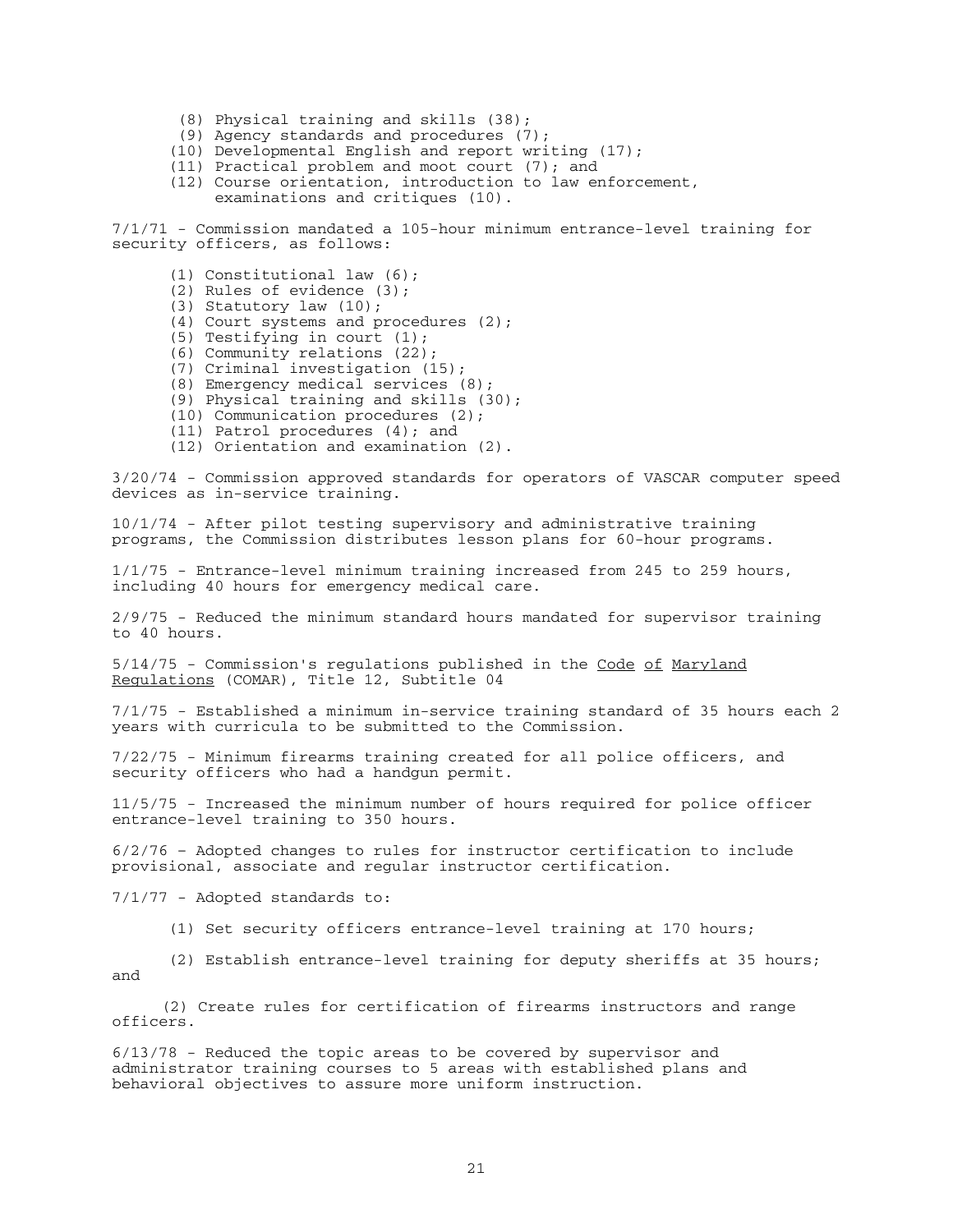# 7/1/78 - Changes were made to:

 (1) Amend selection standards to streamline performance of background investigations, and to permit a non-mandated candidate to enter training providing certain conditions were met;

 (2) Revise the rules for certification of instructors, eliminating the categories of firearms instructor and range officer, replacing them with a one category of firearms instructor, and clarifying duties and obligations.

(3) Reorganize the regulations into a more rational, uniform order.

 (4) Remove detailed information from the regulations to be contained in a separate Manual of Standards and Procedures.

6/27/80 - Revised regulations to:

 (1) Set selection standards and required training for deputy sheriffs and security officers;

(2) Divide deputy sheriffs into classifications based upon job tasks;

 (3) Delete references to Manual of Standards and Procedures and reinsert all language from the Manual into regulations;

 (4) Increase the minimum standard for entrance-level training for police officers and deputy sheriffs in classification I to 385 hours;

 (5) Clarify the language to distinguish between the mandates of police officers, deputy sheriffs, and security officers;

 (6) Establish formal procedures to request waivers of selection and training standards; and

(7) Provide for a certificate of Comparative Compliance.

1/5/81 - Revised standard for in-service training to require 17½ hours annually for police officers, security officers and deputy sheriffs.

2/20/81 - Established procedures for:

(1) Filing requests for records under the Public Information Act; and

(2) Conducting administrative hearings before the Executive Director.

11/9/81 - Revised regulations on requests for information under the Public Information Act.

10/12/81 - Eliminated maximum age limits for probationary appointment of a police officer.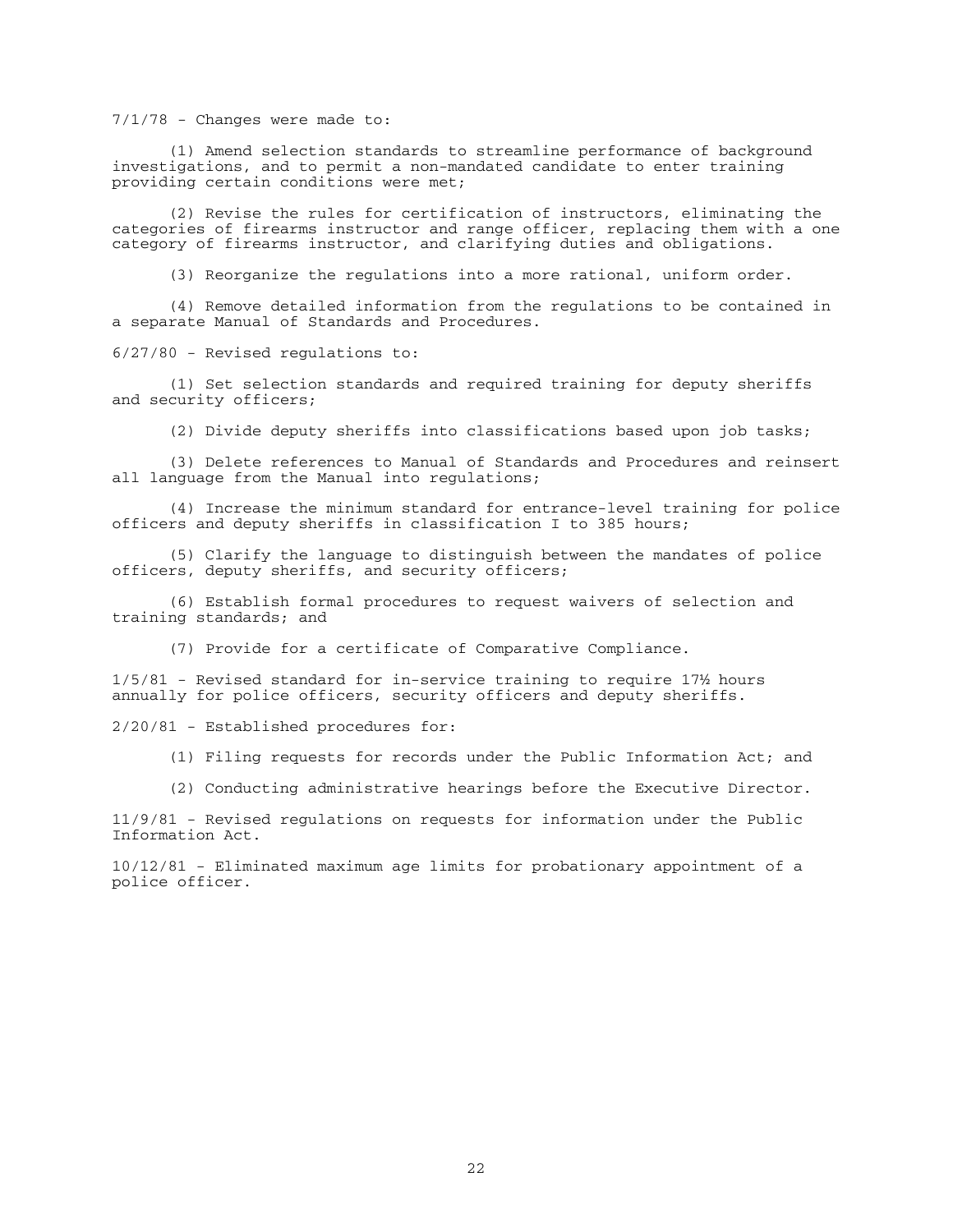1/1/82 - Revised regulations to:

 (1) Delineate the new procedures for the certification and renewal of certification for police officers; and

 (2) Require police departments to provide the Commission with updated information of officers within a specified period of time after employment status changes.

11/22/82 - Adopted regulations:

 (1) Permitting use of a certified transcript as verification of graduation and requiring a copy of scores be sent to the Commission for a GED obtained out of state or through the military;

 (2) Requiring that deputy sheriffs and security officers meet the same educational requirements as police officers;

 (3) Limiting the background investigations for officers transferring from one department to another; and allowing additional time for receipt of national fingerprint results;

 (4) Eliminating minimum and maximum age requirements for deputy sheriffs;

 (5) Requiring only that a physician certify the applicant is physically fit for the duties of the position;

 (6) Providing for automatic loss of certification for any academy which does not provide training for two years, and providing an appeal process to request reinstatement; and

(7) Allowing voluntary attendance at approved schools.

3/14/83 - Amended existing regulations to:

(1) Define the probationary period;

 (2) Require notification that an applicant has been convicted of a crime, authorize the request of information about the conviction, and permit the Commission to reject the applicant after a review of the facts;

 (3) Set minimum standard for entrance-level training at 400 hours, not including the 35-hour firearms training program;

 (4) Mandate that the director of a training academy to verify that trainees received a score of at least 70%, and to maintain accurate records of all tests and testing procedures;

 (5) Require an officer assigned a weapon to be trained and qualified with it before it can be carried, and required 35 hours of entrance level firearms training, which may be conducted in conjunction with an academy; and

(6) Change the training required for Comparative Compliance.

7/4/83 - Amended the regulation on release of information to define sociological data and differentiate this term from public records. 10/10/83 - Adopted regulations:

(1) Pertaining to the reappointment of a police officer; and

(2) Deleting obsolete language pertaining to grandfathering.

12/31/84 - Amended the regulations to: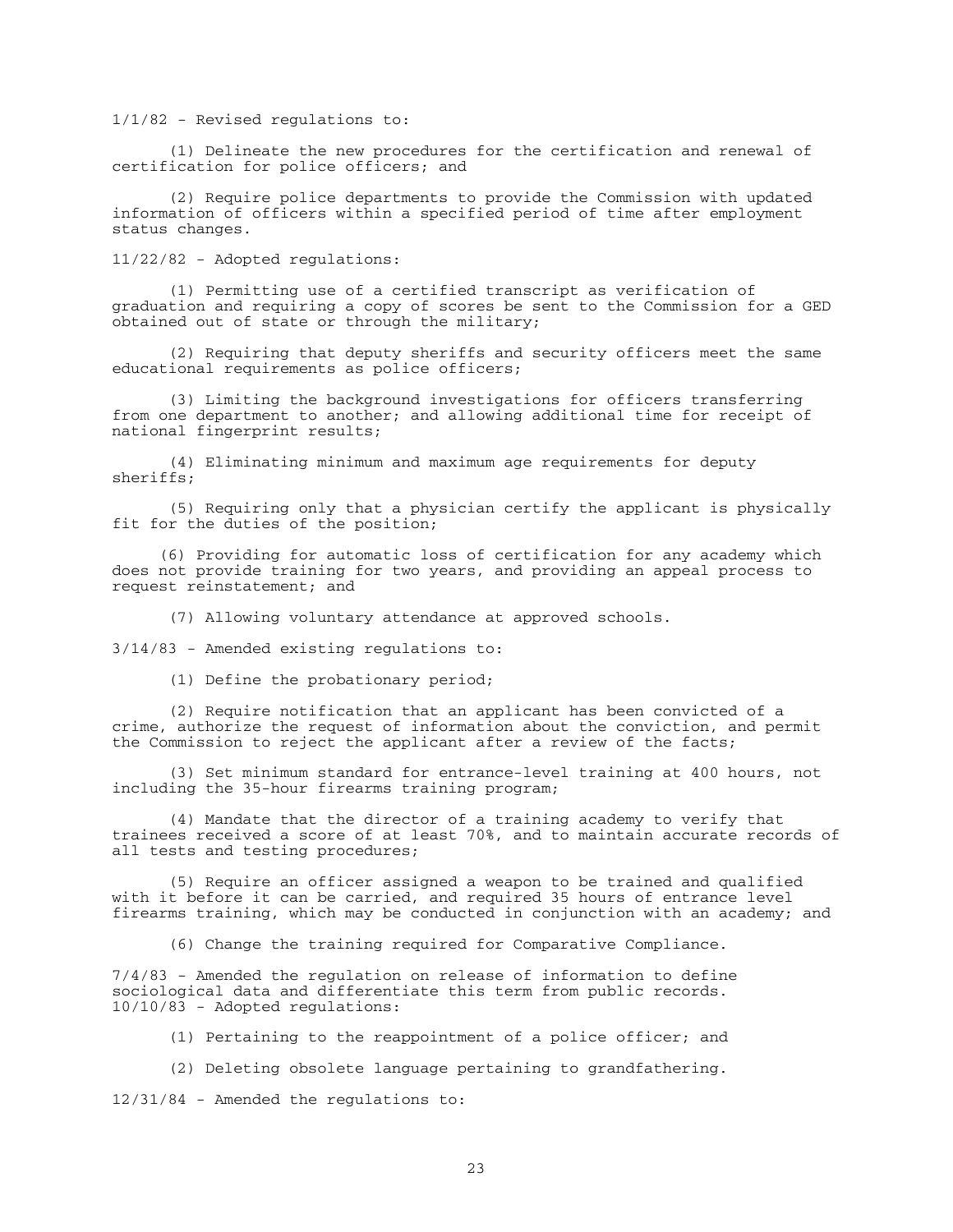(1) Change some selection standards and definition of police officer;

 (2) Require all police and security officers to complete the same entrance-level training program;

 (3) Mandate in-service training to contain rape and sexual abuse courses every three years; and

 (4) Establish provisional firearms instructor certification, provide for evaluation of all provisional instructors, and generally provide for instructor certification.

12/31/85 - Amended certification regulations to change the renewal date for certifications from January 1 to July 1, provide for notification of a lapse in certification, and issue probationary certification for one year to officers who meet selection standards for probationary appointment.

5/5/86 - Amended regulations to:

 (1) Delete references to security officers, special police officers, and where appropriate, deputy sheriffs;

(2) Simplify procedures for rehiring previously certified officers;

 (3) Clarify language regarding completion of Notice of Probationary Appointment;

 (4) Require any individual applying for firearms instructor certification after 7/1/86 to attend basic instructor training prior to attending firearms instructor training;

 (5) Remove requirements that ranges be approved for range safety and placed requirements for written evaluation of instructors into appropriate categories; and

 (6) Decertify Sparrows Point Police Academy and certify Southern Maryland Academy.

11/7/87 - Required that the agency head, rather than the officer, be notified when an officer's certification is due to lapse, but that a sheriff would provide the Commission with information when certification has been removed from a deputy, so the Commission could notify the deputy.

9/7/87 - Created two classifications of training academies, I and II, and certified Metro Transit Police Academy as a class II academy.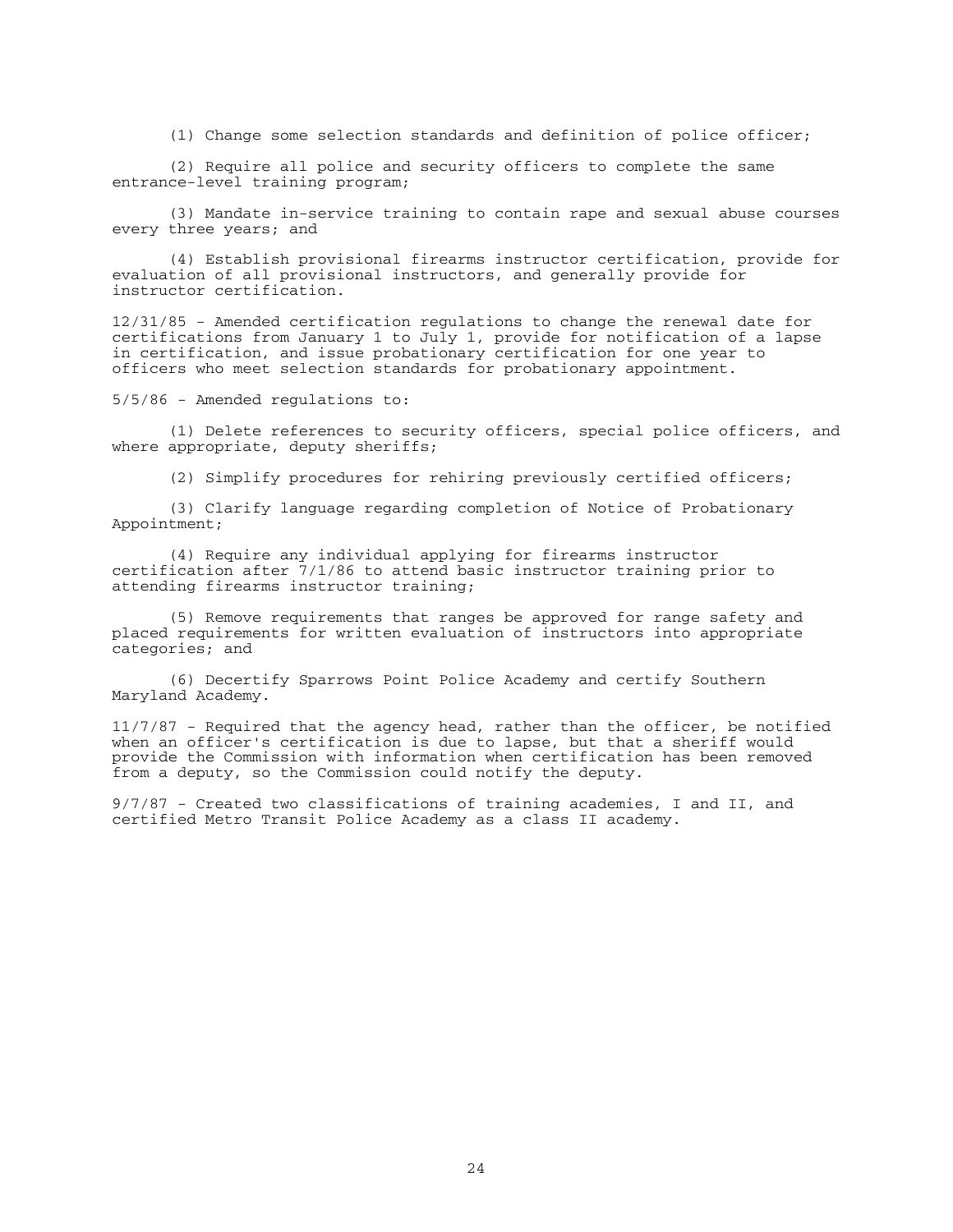2/10/89 - Established qualifications required for new provisional and regular Defensive Driving/Emergency Vehicle instructor certification.

10/2/89 - Revised regulations to:

 (1) Increase the minimum in-service training from 17½ hours to 18 hours annually for most agencies, and from 35 to 36 hours biannually for others;

 (2) Eliminate the requirement that agencies seek approval from the Commission to attend an approved program at another agency; and

 (3) Extend the certification period for instructors from two to four years.

3/30/90 - Approved a Home Detention Officers training program, using police training objectives, for correctional officers having limited police powers.

11/12/90 - Amended the regulations to make the following changes:

 (1) Eliminate requirement for emergency medical care training when transferring from one agency to another;

 (2) Adjust emergency medical care provisions and terminology to reflect current requirements;

(3) Define nonofficer status;

 (4) Require additional information to be reported for officers' changes in employment status;

 (5) Delete requirements for additional in-service training for officers completing comparative compliance training in the same year;

 (6) More clearly define the years in which training is required for "Handling the Victims of Sex Offenses, Including the Sexual Abuse of Children";

 (7) Clarify responsibilities of departments wishing to send their officers to approved training programs at other agencies;

 (8) Extend the certification period for associate instructors and firearms instructors from two to four years;

 (9) Permit a new probationary year for certain persons returning to police duties after three years;

(10) Mandate inspections of police academies and in-service programs;

 (11) Correct language, and relocate portions of the regulations to more appropriate areas.

2/4/91 - Certified the Southern Maryland Criminal Justice Academy and Prince George's Municipal Police Academy as Class I academies.

1/1/92 - A new COMAR chapter 02 was created (Firearms Training and Instructor Certification Regulations) to consolidate all firearms-related regulations and certain existing agency firearms related policies and practices. 1/1/92 - Amended the General Regulations to:

 (1) Require drug screening for controlled dangerous substances for probationary and reappointed officers; and

 (2) Created a new regulation for Emergency Vehicle Operations Instructor.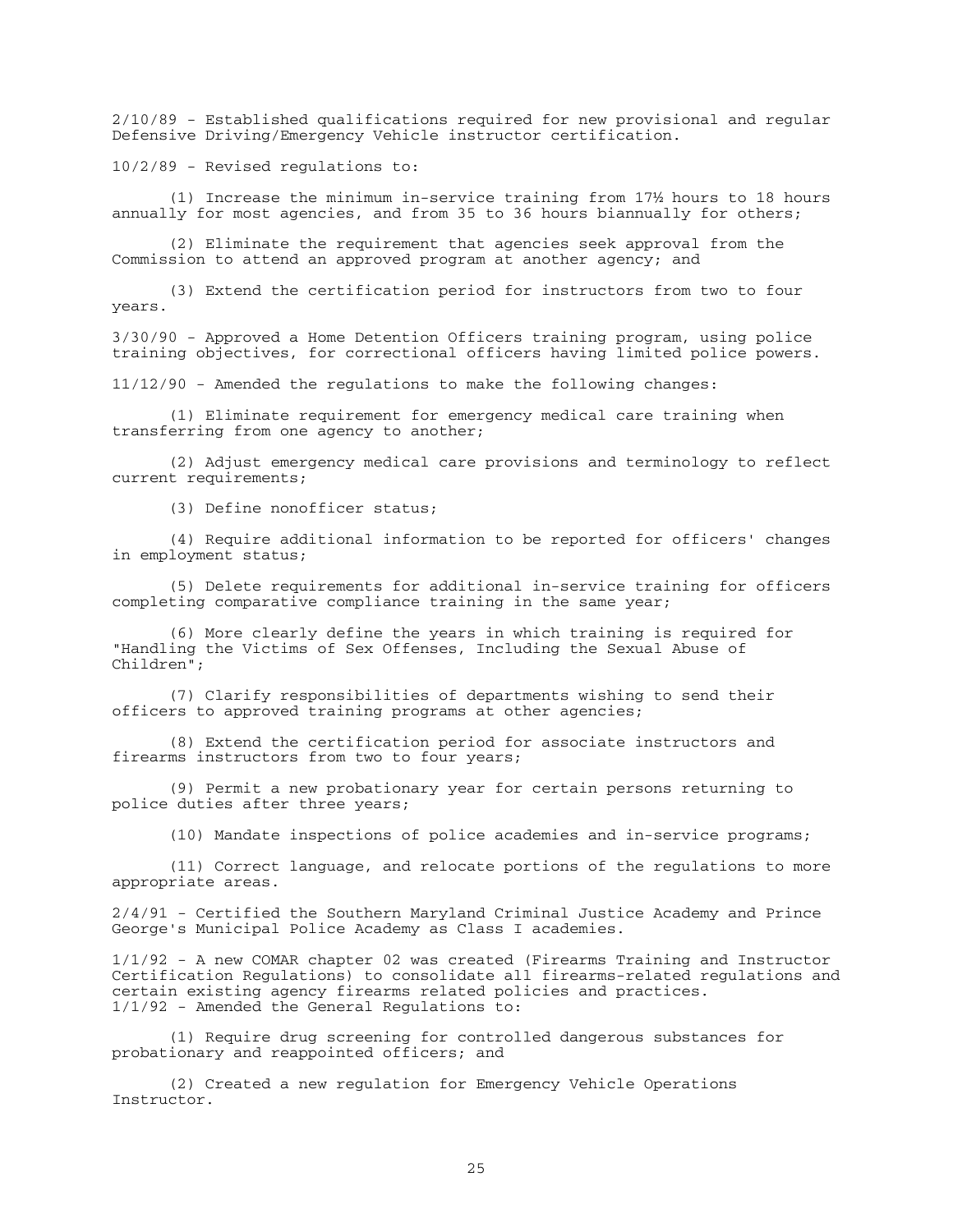3/1/93 - Amended the regulations to require training in the custody of juveniles as part of the 1993 in-service training.

4/12/93 - Amended the regulations to require previously certified police officers separated from law enforcement, and who return after between three and five years, to be certified after meeting certain selection and training standards. A new probationary certification would also be given after meeting selection standards. These training requirements include:

 (1) The Maryland Juvenile, Traffic and Criminal Law portions of an entrance level academy;

(2) Emergency Medical Care as required in entrance level training;

- (3) The Entrance Level Firearms Training Program;
- (4) 18 hours of in-service; and

 (5) If appointed at the supervisor or administrator level, completion of the appropriate program within one year of employment.

11/22/93 - Several minor amendments were made to the new Chapter 02 firearms regulations to make technical corrections and more clearly clarify the requirements for certification of instructors with both pistol and revolver programs.

1/2/94 - The drug screening regulation was amended to delete the drug "methaqualone" from the list of tested drugs during the drug screening of new applicants and the collection requirements of urine samples was clarified.

5/8/95 - Amended the regulations to increase the minimum hours of entrance level training from 400 to 600 hours and change the required topic areas.

8/25/97 - The General Regulations (Chapter 01) were completely revised, reorganized and streamlined to include existing practices, add several new provisions and delete obsolete requirements. Some regulations were divided or combined to make them easier to read and reference. Seventeen of the 18 regulations were paralleled and numbered the same as the revised correctional training regulations to make the two sets easier to use for agencies with both police and correctional functions.

 While most of the provisions of the former requirements were retained, there were a few significant changes as follows:

 (1) The regulations more clearly specify that no individual can be used or certified as a police officer until all selection standards have been met, as specified in the law. A new "Application for Certification" form replaced the existing Notice of Probationary Appointment form to facilitate this process;

 (2) With the approval of the academy, an applicant may be enrolled into an academy, without first meeting all selection standards. This allows an agency to place individuals into an academy program while completing the background investigation;

 (3) Standards for voluntary attendance at an entrance level academy were changed. The proposed requirements include:

- (a) Meeting any requirements set by the academy,
- (b) Receiving a physical exam,
- (c) Obtaining a NCIC check, and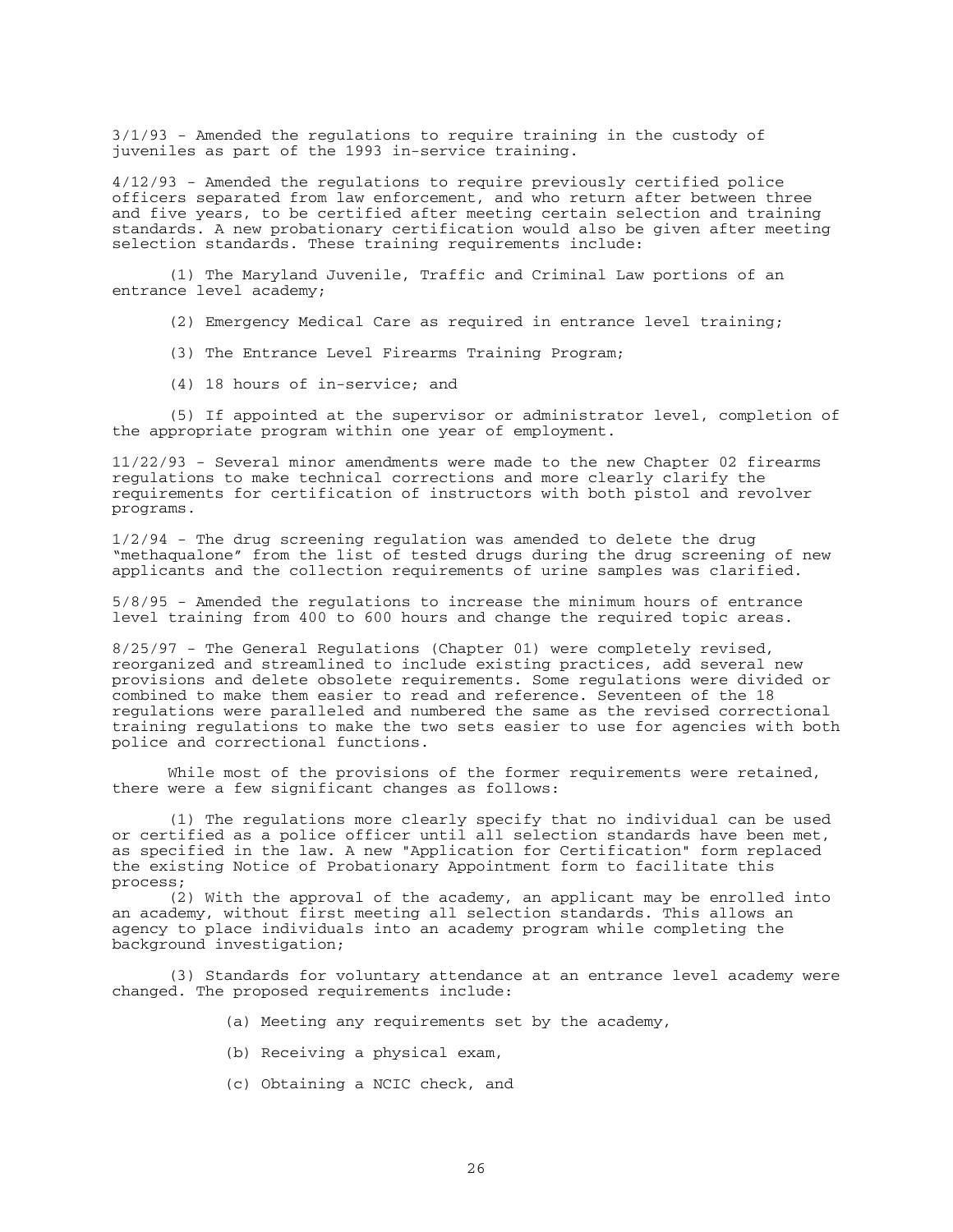(d) Acknowledgment by the attendee that completion of an academy is not a guarantee of subsequent certification;

 (4) Completion of Commission programs such as supervisor, administrator and instructor will be automatically accepted to meet annual in-service or firearms mandates without having to obtain separate approval;

(5) The requirement for notification of employment status changes was reduced from 6 months to 30 days. New requirements for reporting of officers resigning or terminated for criminal or other derogatory reasons were also added. These were to be reported on a form or in a format approved by the Commission;

 (6) To eliminate confusion with terminology used by agencies, the word "provisional" is substituted for "probationary", especially in regard to certification;

 (7) The time limitations for initial certification for individuals receiving training out of state or at a civilian academy were clarified. Eligibility for a reduction of the entrance level training requirements includes:

 (a) Completion of a comparable entrance level training program plus employment as a police officer for a police agency in another state or a federal police agency within the last 5 years, or

 (b) If not employed in a law enforcement unit, completion of a certified basic police entrance level training program within the last 2 years;

 (8) A new requirement for a psychological screening by a licensed mental health care professional became effective 1/1/99;

(9) A NCIC check is now permitted in lieu of a local fingerprint check;

 (10) A new requirement mandated that a formerly certified officer employed at a new agency has to requalify with the new agency's firearms before being issued the firearms and being recertified, regardless of the previous firearms training;

 (11) For persons reappointed to a new agency within 90 days, a background investigation other than a check with the last law enforcement unit would not be needed. Beyond 90 days, the current requirement for a modified background investigation for the period of absence continues. The requirement for fingerprints and drug screening also continues in each case;

 (12) Training requirements for officers missing annual in-service or firearms training were specified. For most, this involves making up missed training of the previous year plus receiving the current year's training. For officers returning from nonofficer status, this includes only completing the current year's training; and

 (13) A new provisional "temporary" certification was created. It allows provisional certification of a formerly certified police officer, re-employed within 3 years, as a police officer after meeting all selection standards except for FBI fingerprints (plus applicable training requirements). This new certification is good for 90 days and may be extended.

2/8/98 - The Firearms Regulations were amended to include requirements for "transitional" training for an officer switching from one handgun to another handgun, but within the same handgun type (e.g., pistol to pistol). The officer would need to complete a minimum of 3 hours of classroom training on the new firearm and fire at least 200 rounds of ammunition over 2 days.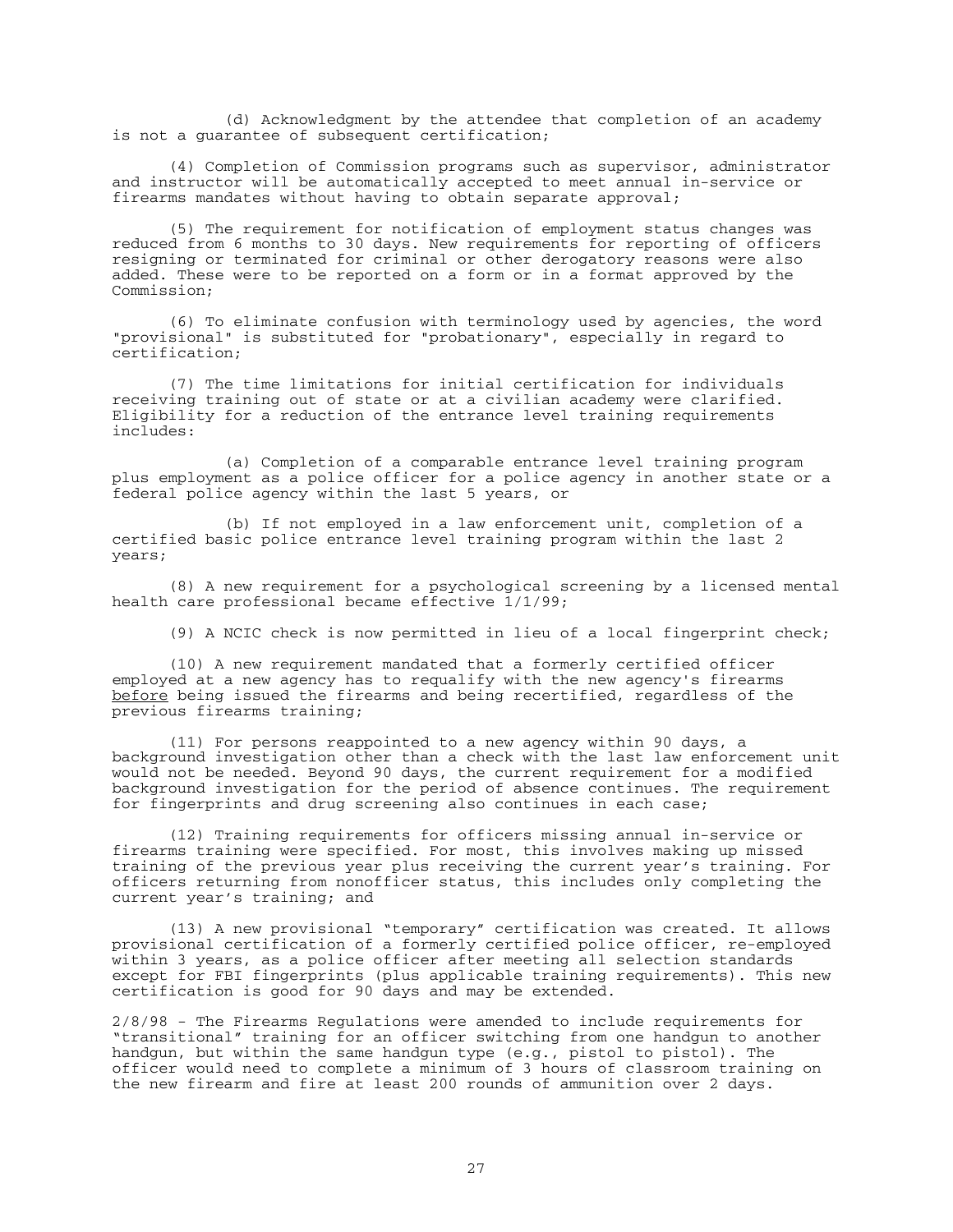10/1/99 - The Internal Investigation Unit of the Department of Public Safety and Correctional Services is added to the law as a law enforcement unit, mandating certification of their investigators and mandating meeting the Commission's standards.

7/1/00 - Changes to the Regulations:

 (1) Created a regulation to set limits on the prior illegal use of controlled dangerous substances (CDS) for applicants for certification including total prohibition of certain CDS. It also created a mechanism to require the evaluation of legitimate use of a CDS by applicants.

 (2) Specified that an applicant for certification or voluntary attendance must be physically fit for "participation in" rather than "completion of" an academy.

 (3) Reduced the period of time that a previously certified officer is eligible for temporary certification, if re-employed at a new law enforcement unit, from 3 years to 90 days of leaving the former one;

 (4) More clearly specified that both in-service and firearms training are needed for recertification; and

 (5) Allowed experience in the criminal justice field within the last 5 years, rather than just 2 years in law enforcement, to qualify for an individual for line safety and firearms instructor certification, if the person also served a minimum of 2 years in a position carrying a firearm.

10/16/00 – Amendments to the EVOC certification rules require:

 (a) Completion of an EVOC instructor's course up to 5 years before provisional EVOC instructor certification;

 (b) Evaluation of an applicant seeking course safety officer certification at least twice while conducting an EVOC instructor's practical courses; and

 (c) Evaluation of an applicant seeking EVOC instructor certification at least two times while conducting an EVOC practical course and two times while conducting EVOC classroom instruction.

9/3/01 - A new chapter 04 of regulations - Minimum Standards for Certified Firearms Safety Training - is created. These govern the certification of instructors and training courses for training required of citizens wanting to purchase a regulated firearm after 1/1/02.

2/4/02 - The temporary certification provisions was amended to allow a previously certified police officer to be temporarily recertified at a new agency (within 90 days of leaving the previous one), if all selection standards were met except for either the national or state fingerprints.

1/20/03 – The General Regulations were amended to:

- (1) Require field training for certification of new police officers:
- (2) Establish defensive tactics instructor certification;
- (3) Set the maximum period of in-service approval at 3 years; and

(4) Change the various instructor certifications so that they may be effective for up to 4 years, to initiate the new procedures to have all of an officer's instructor certifications to expire at the same time.

1/20/03 – The Firearms Regulations were amended to change firearms instructor certification to be effective for up to 4 years (see #4 above).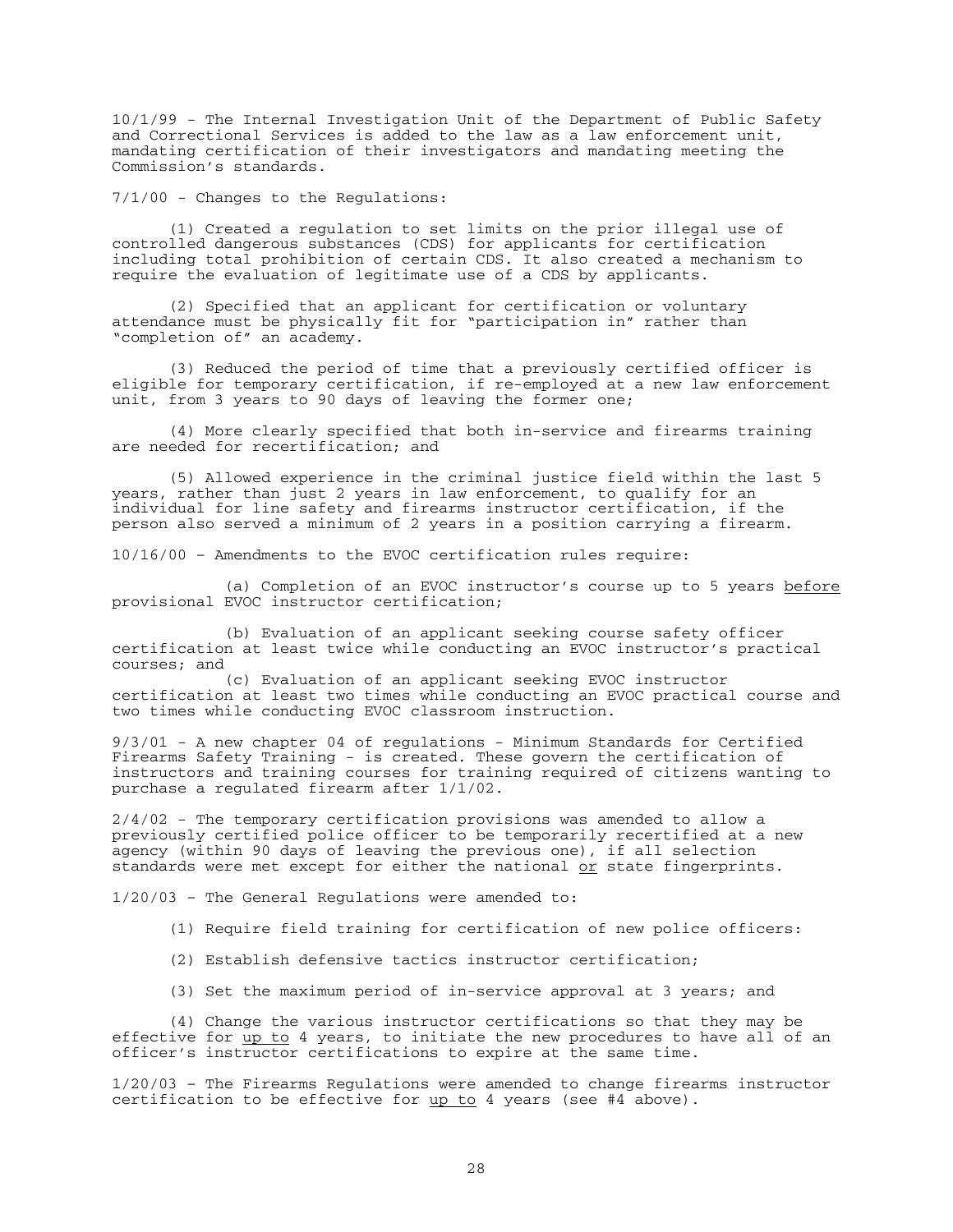11/24/03 – The General Regulations (Regulation .19) were amended to:

 (1) Not apply the 20-lifetime use limit to marijuana, if the last use occurred more than 7 years prior to application;

 (2) Remove cocaine from the prohibited list and allow up to 3 lifetime uses (the same as most other CDS);

 (3) Not apply the substance abuse standards to a formerly certified police officer for use before initial certification; and

 (4) Prohibit the certification of any former police officer who used any CDS after becoming a police officer, in Maryland or elsewhere.

03/15/04 – An amendment to the training regulations specified that an officer cannot receive credit for completion of an in-service program if the officer missed more than 10% of the program, unless approved by the Deputy Director.

8/30/04 – Amendments required:

(1) New academy directors to receive an orientation from the Commission within 90 days of being appointed as director; and

 (2) Complete either a new "firearms refresher" course or entrance level firearms training if they hade not completed annual firearms in the previous 3 consecutive years before they can be authorized to use a firearm.

11/8/04 – The Commission Hearing Regulations (Chapter 03) were completely revised and updated to reflect current legal and procedural standards.

5/9/05 – The regulations related to requesting a waiver were completely revised and updated to meet the latest administrative and legal requirements. These govern all waiver requests except those related to prior substance abuse, which are addressed in that regulation.

9/12/05- Amendments to Regulations .01 and .19:

(1) Added definitions for a "Controlled Dangerous Substance" (CDS) and "narcotic drug" (including inhalants). This new CDS definition also clarifies acceptable limits and defines situations related to the prior use of prescription medication;

(2) Added a requirement that a law enforcement unit verify an applicant's statements regarding past CDS use with a truth verification device (e.g. polygraph, etc.). A new definition for a "truth verification device" was also added to clarify what type of equipment is acceptable for use in the verification process;

(3) Expanded the current prohibition of certification for individuals found guilty of a CDS-related offense to anyone selling, producing, cultivating and transporting CDS;

(4) Increased from 2 to 3 years before certification the time since the last permitted use of a CDS by an applicant;

(5) Added new age restrictions for frequency of CDS use to limit the use after age 21 of marijuana to a maximum of 5 times and a maximum of one use for any other type of other CDS after age 21;